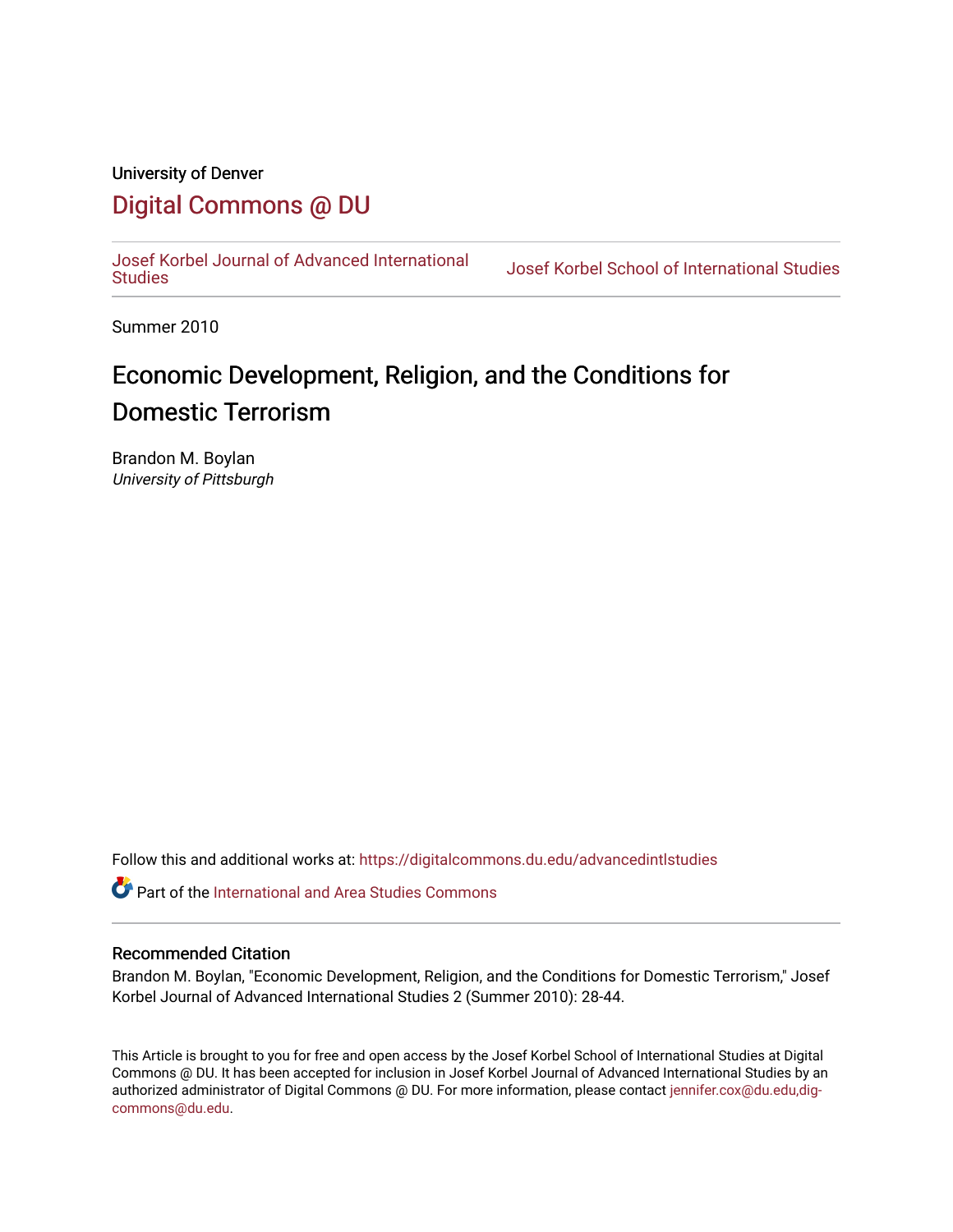Economic Development, Religion, and the Conditions for Domestic Terrorism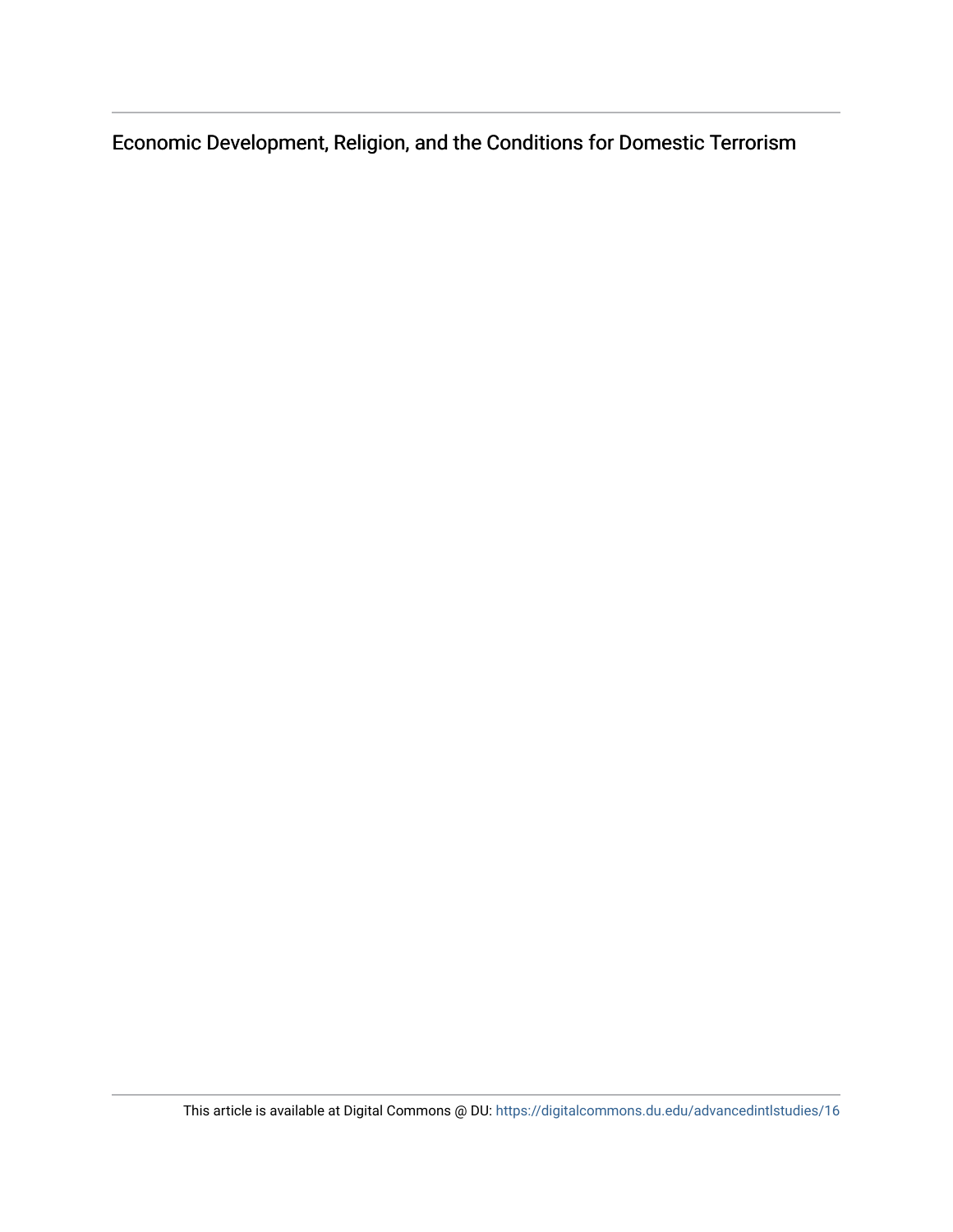# **Economic Development, Religion, and the Conditions for Domestic Terrorism**

BRANDON M. BOYLAN University of Pittsburgh Ph.D. Candidate, Public and International Affairs

This study examines the conditions that facilitate domestic terrorism. Research on domestic terrorism has been sparse in comparison to studies that examine terrorism as a general phenomenon and transnational terrorism in particular. Most researchers find that a country's level of economic development and religious composition do not help explain its experience with terrorism. I examine if these claims apply to terrorist activity at the domestic level to explore the extent to which domestic terrorism differs from other forms of terrorism. Specifically, I employ a negative binomial regression model with time-series, cross-sectional (TSCS) data in order to observe if economic development and religion can help explain levels of domestic terrorism while controlling for other factors, including political rights, population, education, and past domestic terrorist incidents. In line with much of the empirical evidence, I observe that poor countries are no more likely to suffer domestic terrorist attacks as wealthy ones. Since domestic terrorism can resemble civil war – a type of violence that does often emerge as a result of economic problems – this finding is especially noteworthy. Religious diversity in a country is correlated with a reduction in domestic terrorism, which stands in contrast to most research on transnational terrorism. Despite the international attention to the wars in Afghanistan and Iraq, Muslim countries seem no more prone to domestic terrorism than others.

Furthermore, research that analyzes transnational and domestic terrorism jointly is helpful in understanding how terrorist activity differs from other forms of political violence, but conflates some conditions and mechanisms that are in fact unique to each form of terrorism. This is to say that transnational and domestic terrorism have certain distinct features that are overlooked when they are studied together. This article aims to explore the conditions that facilitate domestic terrorism with a focus on two relationships that have dominated the literature and public discourse: the poverty-terrorism and religion-terrorism relationships. Can economic development and religion help explain domestic terrorism?

Since the September 11 attacks, terrorism research has largely focused on transnational terrorism (Cronin 2002; Enders and Sandler 2002; Sandler 2003; Li and Schaub 2004; Rosendorff and Sandler 2005; Chalk 2007). This has primarily been in reaction to the worldwide reach and recognition of al Qaeda, the Global War on Terrorism, and the availability of data on transnational terrorist incidents. In contrast, domestic terrorism as a distinct phenomenon has been largely ignored despite the plethora of terrorist organizations that are principally domestic in nature, such as the Corsican National Liberation Front (FLNC) in France, Revolutionary Armed Forces of Colombia (FARC), Liberation Tigers of Tamil Eelam (LTTE) in Sri Lanka, and Lord's Resistance Army (LRA) in Uganda.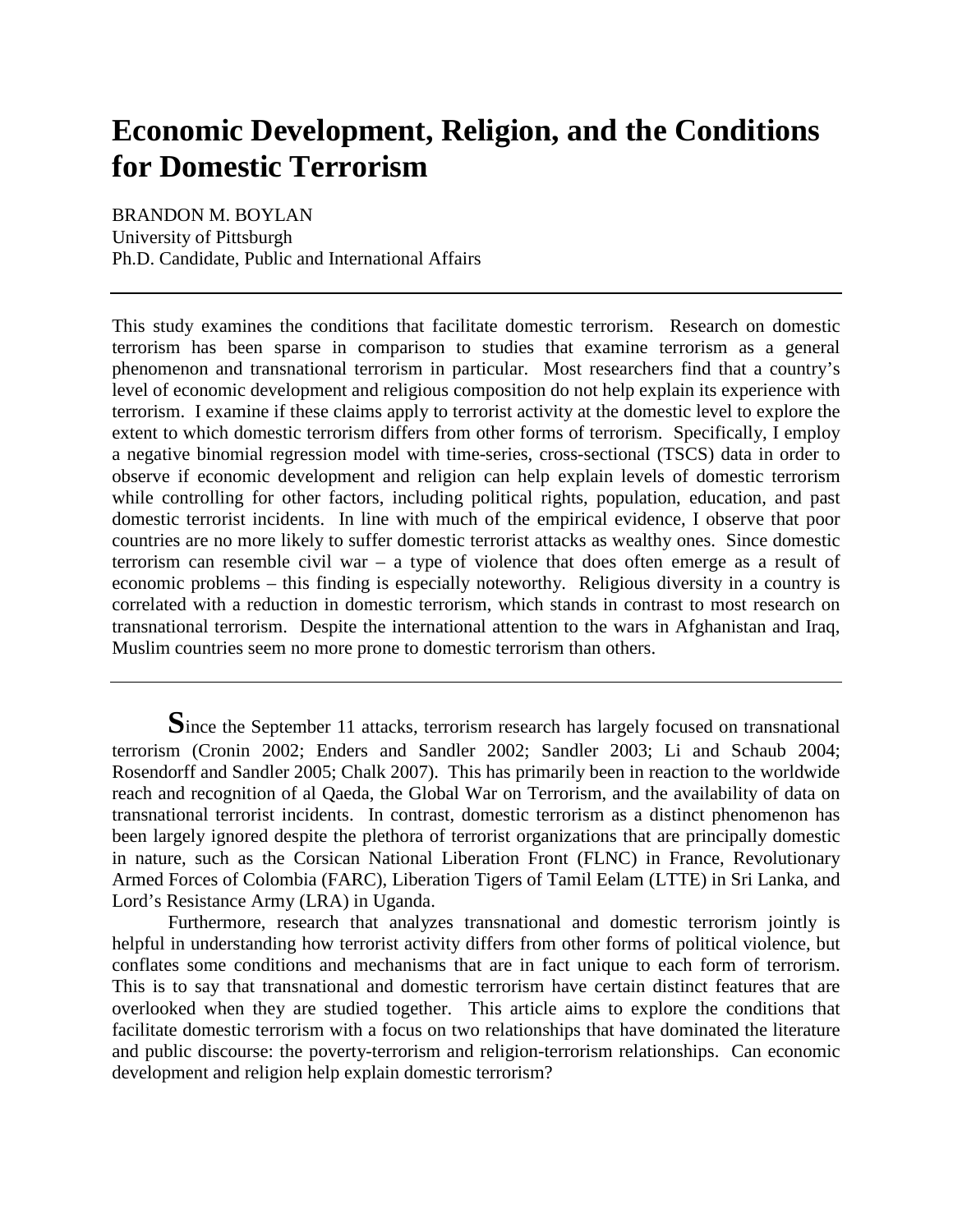To inform this question, I perform a negative binomial regression on time-series, crosssectional (TSCS) data. These panel data cover 195 countries over three years (2005-2007). The dependent variable is the number of domestic terrorist incidents that occurred in a country in a year over a three-year period. The explanatory variables include a country's economic development and religious diversity and if the country is predominantly Muslim. I include this last variable primarily to determine if the media's coverage of al Qaeda and its affiliates indicates that Islamic countries experience more terrorism, at least on the domestic level, on average. I control for political rights, population, education, and the existence (or absence) of domestic terrorism in the country in the previous year.

In short, I find that the relationship between economic development and domestic terrorism is not significant. Neither poor nor rich countries seem especially likely to suffer domestic terrorism. This is in accordance with other terrorism research but runs counter to the civil war literature, which finds that economic hardship is a key reason why many civil wars erupt. More religiously diverse countries experience less domestic terrorism on average. For the most part, this finding differs from research on the relationship between religious diversity and transnational terrorism, suggesting that certain conditions may enable one form of terrorism but not the other. Finally, Muslim countries are no more prone to domestic terrorism than others. I supplement these findings with post-estimation calculations to determine the impact of significant variables on domestic terrorism under some interesting scenarios.

#### **Defining Terrorism**

Terrorism is a difficult term to define. Many disagree over qualifying motivations, tactics, targets, and consequences. Writing about the concept thirty years ago, Brian Michael Jenkins (1980, 1) states that terrorism has no exact or accepted definition. And in the years since, it appears as though scholars, governments, and organizations have still not been able to reach a consensus. As Alex Schmid and Albert Jongman (2008, 1) put it, "The search for an adequate definition of terrorism is still on."

Despite the difficulty in articulating an acceptable definition, terrorism does have several key features that distinguish it from other types of violence. First, it is planned and calculated (Enders and Sandler 2002, 145; Krueger 2007, 14). Terrorism is not spontaneously executed, but rather "premeditated and purposeful" (Crenshaw (1983, 2). Terrorists devote much time, consideration, and care to the preparation process in order to increase the impact of their attacks.

Second, terrorism is intrinsically violent (Enders and Sandler 2002, 145; Hoffman 2006, 40). Louise Richardson (2007, 4) argues, "If an act does not involve violence or the threat of violence, it is not terrorism." Often, the use of violence is a trait that distinguishes the terrorist group from the political party that supports it. For example, Sinn Fein has not been violent itself, but has supported the Provisional IRA, a group that has used violence in its irredentist campaign.

Third, terrorism is a political act (Hoffman 2006, 40; Richardson 2007, 5; Krueger 2007, 14). If a premeditated, violent act does not have a political dimension, such as a bank robbery, it is not terrorism. Terrorism seeks to manipulate political standpoints rather than conquer an opponent (Crenshaw 1983, 2). Fernando Reinares (2005, 120) points out, "Terrorism becomes political when it intends to affect the distribution of power and social cohesion within a given state jurisdiction or in a wider, international scenario."

Fourth, terrorists design their attacks to have prolonged psychological effects beyond the immediate victims (Bjørgo 2005, 2; Hoffman 2006, 40). Terrorism is effective when it generates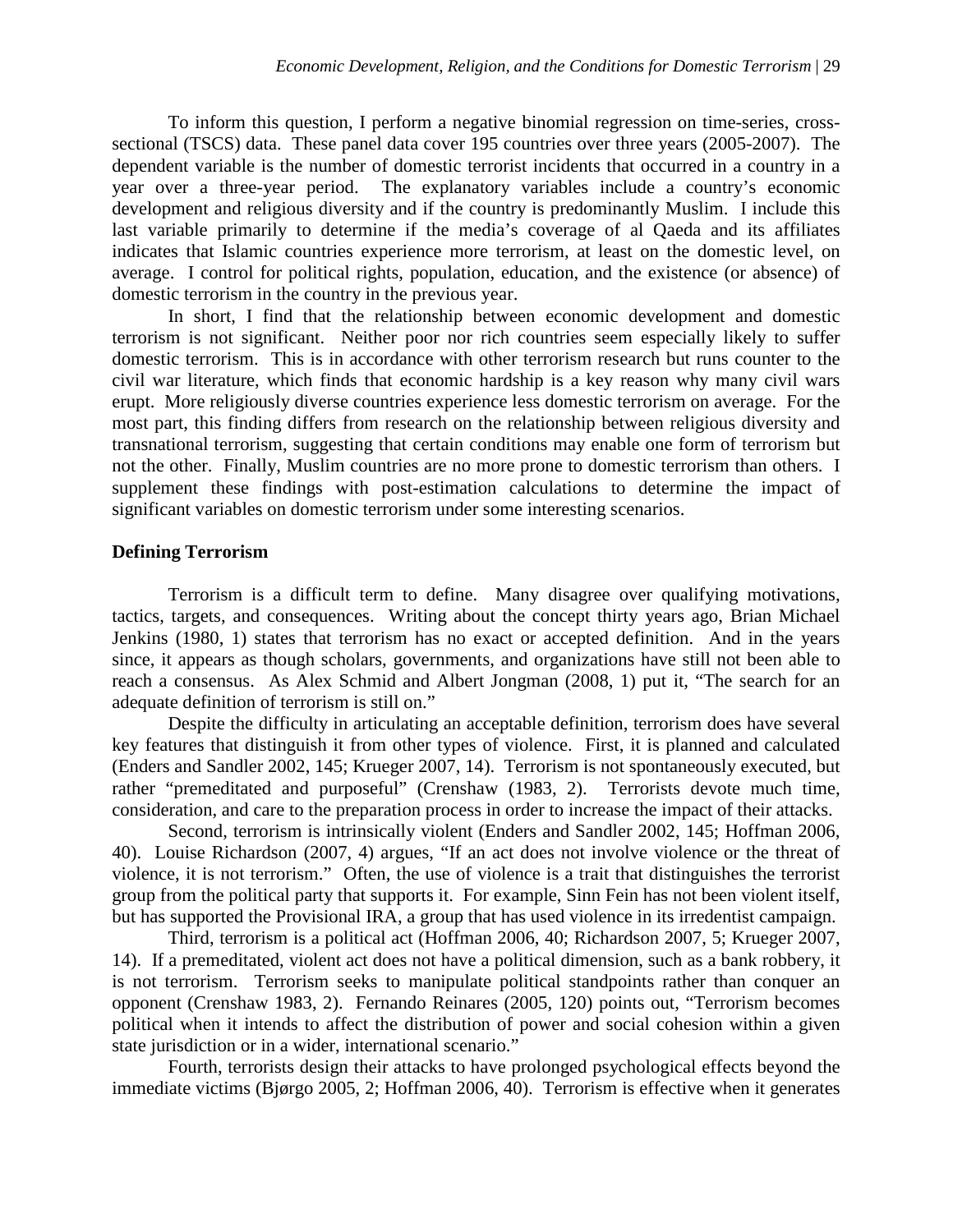an atmosphere of fear. The shock of the incident, compounded by continuous media coverage, conveys a message that no one is safe until the political environment changes. For Reinares (2005, 120), "an act of violence is to be considered as terrorist when its psychical effects within a certain population or social aggregate, in terms of widespread emotional reactions such as fear and anxiety, are likely to condition attitudes and behavior in a determined direction."

Fifth, terrorists communicate a message to an audience (Victoroff 2005, 4; Hoffman 2006, 40-41). In many cases, the target of the attack does not have much value to the perpetrators. Instead, terrorists intend their attacks to convey statements to governments, citizenries, or rival groups. Michel Wieviorka usefully distinguishes between primary and secondary audiences (Wieviorka 1995, 599). Terrorists may carry out an attack in order to influence a primary audience, such as a government, so that it adopts (or stops) a certain course of action. However, at the same time, the attack may send a signal to a secondary audience, such as a funder. Hezbollah's attacks against Israeli and Western targets, for example, not only demonstrate the organization's resolve in fighting against those that it believes are invaders but also aim to convince Iran and Syria that the group is competent in carrying out these regimes' objectives in the region, thus securing their funding.

Finally, a defining characteristic is the deliberate targeting of civilians (Richardson 2007, 6) or non-combatants (Bjørgo 2005, 2; Victoroff 2005, 4). This is a controversial point and many scholars consciously do not include this facet in their definition of terrorism.<sup>[1](#page-4-0)</sup> However, the deliberate targeting of civilians (or non-combatants) is a defining feature that separates terrorism from other forms of political violence, especially insurgency. Insurgents wish to overthrow their government using armed conflict, but they do not explicitly target civilians for this purpose – though they may kill civilians in the process of their campaigns. Phil Williams (2008, 14) notes, "For terrorist organizations . . . the use of indiscriminate violence against civilian targets is not only central to their strategy but is also their defining characteristic."

Terrorism comes in several varieties. It is useful to think about "terrorisms" rather than "terrorism" (Miller 2007). This differentiation is helpful in understanding transnational and domestic forms. For a terrorist incident to be transnational, it must involve at least two countries. Walter Enders and Todd Sandler (1999, 149) write, "Whenever a terrorist incident in one country involves victims, or targets, or institutions of another country, then the incident is characterized as transnational." The attacks on September 11 and March 11, 2004 in Madrid are well-known examples of transnational terrorism. Domestic terrorism, in contrast, is terrorism that nationals carry out against their own country, including their government or their fellow countrymen and women. It does not involve foreign victims, targets, or institutions. Sandler (2003, 781) notes, "Domestic terrorism is home grown and has consequences for only the host country, its institutions, people, property, and policies." Much of the terrorism that occurs in Thailand and Sri Lanka, for example, is domestic in nature.

It can be difficult to differentiate domestic terrorism from other forms of violence, such as civil war, insurgency, and organized crime, but some defining traits stand out. Domestic terrorism can resemble civil war when it takes the form of a protracted campaign. Even when this is the case, however, it is a tactic employed as part of a larger violent movement. Terrorism can take place within the context of civil war, but the two types of violence are not identical. [2](#page-4-1) Unlike civil war, domestic terrorism also includes isolated incidents that do not occur in

<span id="page-4-0"></span> $1$  Hoffman's (2006, 40-41) comprehensive definition of terrorism, for example, omits reference to civilians or non-combatants.

<span id="page-4-1"></span> $2$  See Sambanis (2008) for a discussion of terrorism within and outside civil war.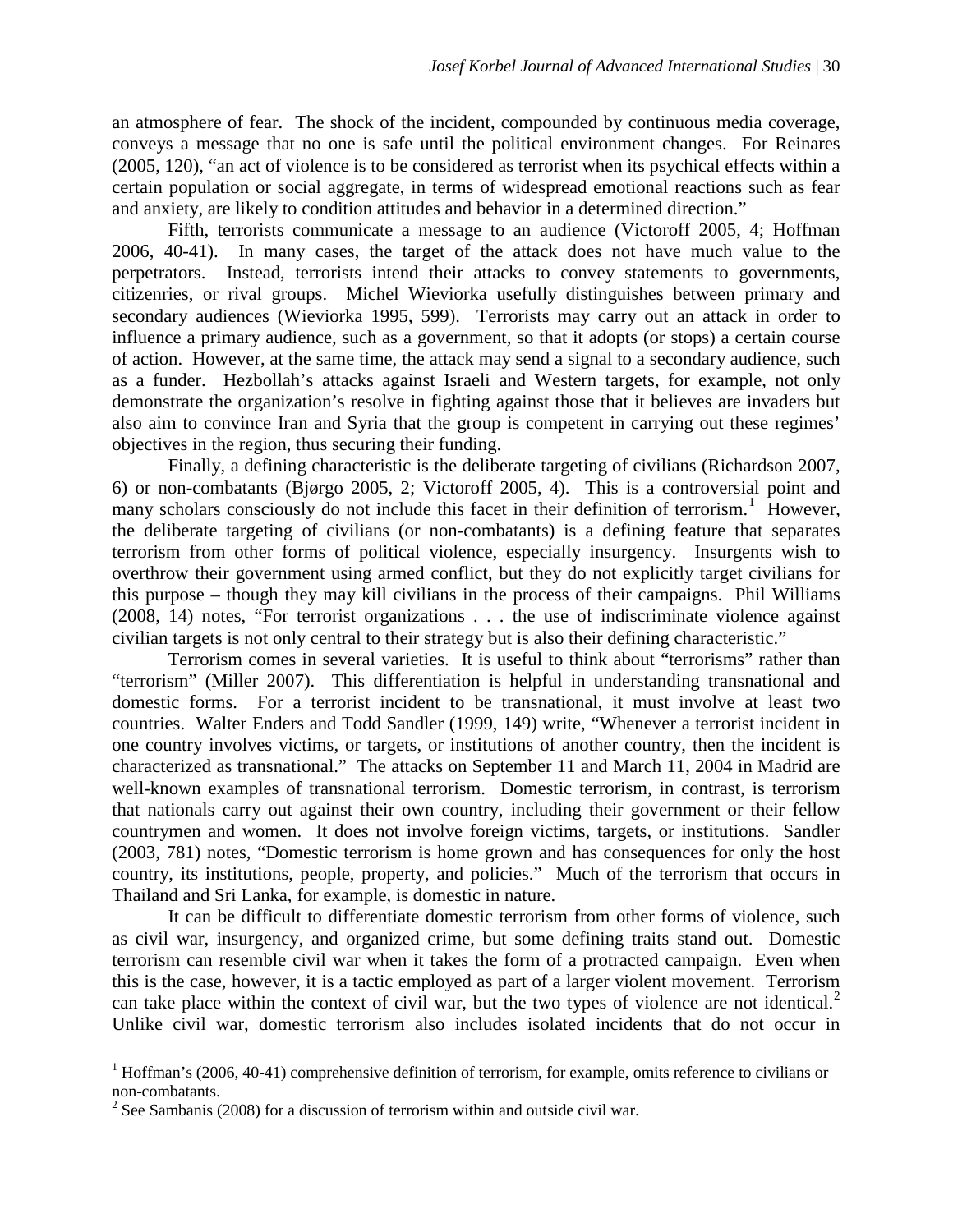conjunction with civil conflict, such as the Oklahoma City Bombing. Moreover, both domestic terrorist campaigns and insurgencies carry out violence against the state, but terrorists explicitly target civilians and civilian infrastructure as part of their strategy; casualties during insurgencies are usually a byproduct of violence. Finally, unlike organized criminals, domestic terrorists seek to draw public attention to their cause and to broadcast a message to their audience. In contrast, criminals use private bribery and extortion for financial gain, rather than seek public power.

#### **Theoretical Considerations**

Researchers have considered several conditions that favor terrorism. Because studies on domestic terrorism are scarce, I rely on investigations that focus on terrorism in general and transnational terrorism in particular to form hypotheses about the relationships between economic development and domestic terrorism as well as between religion and domestic terrorism. Findings from terrorism research should apply to the domestic level while those from transnational terrorism research may pertain to domestic terrorism, albeit in a more limited way.

#### *Economic Development and Terrorism*

Researchers that consider terrorism in general (i.e. without differentiating between transnational and domestic terrorism) do not usually find economic development to be a significant explanatory factor in their analyses. Alberto Abadie (2004) uses a country-level terrorist risk ratio that encompasses both transnational and domestic terrorism as his dependent variable and concludes that terrorist risks are not higher for poorer countries once other countrylevel characteristics are considered. Victor Asal and Karl Rethemeyer (2008) consider factors that explain the lethality of terrorist organizations, regardless whether they are transnational or domestic in nature, and find that the economic performance of the country that hosts the organization does not relate to the lethality of groups.

Intuitively, these findings make sense when considering terrorist activity around the world. The lack of terrorism in Africa relative to other regions and the persistence of groups in West Europe, such as the Provisional Irish Republican Army, Basque Fatherland and Freedom (ETA), and the FLNC, seem to suggest that poor countries are not more prone to terrorism than rich countries. In fact, the Basque region in Spain, ETA's regional base, is one of the most economically prosperous areas in the country. Empirically, Andreas Feldmann and Maiju Perälä (2004) do not find an association between economic performance or structural economic conditions and the prevalence of terrorism in Latin America.

Researchers interested in the relationship between poverty and terrorism often measure economic performance with an economic output measure, such as GDP per capita, because it generally reflects a country's standard of living. It seems apparent, however, that some would resort to terrorist tactics because of relative rather than absolute poverty. Ted Gurr (1970) argues that people rebel when they realize their relative deprivation – the discrepancy between their expectations of rewards, which their social environment legitimates, and their received rewards. In this sense, invidious comparison may spur violence (Pruitt and Kim 2004, 23-24). Empirically, however, researchers have not found this to be the case with regards to terrorism (Abadie 2004; Piazza 2006). Walter Laqueur (1977, 12) explains, "Even if it could be shown for argument's sake that the feeling of relative deprivation is widespread in a certain country, it does not follow that the handful of active terrorists are those most acutely suffering from relative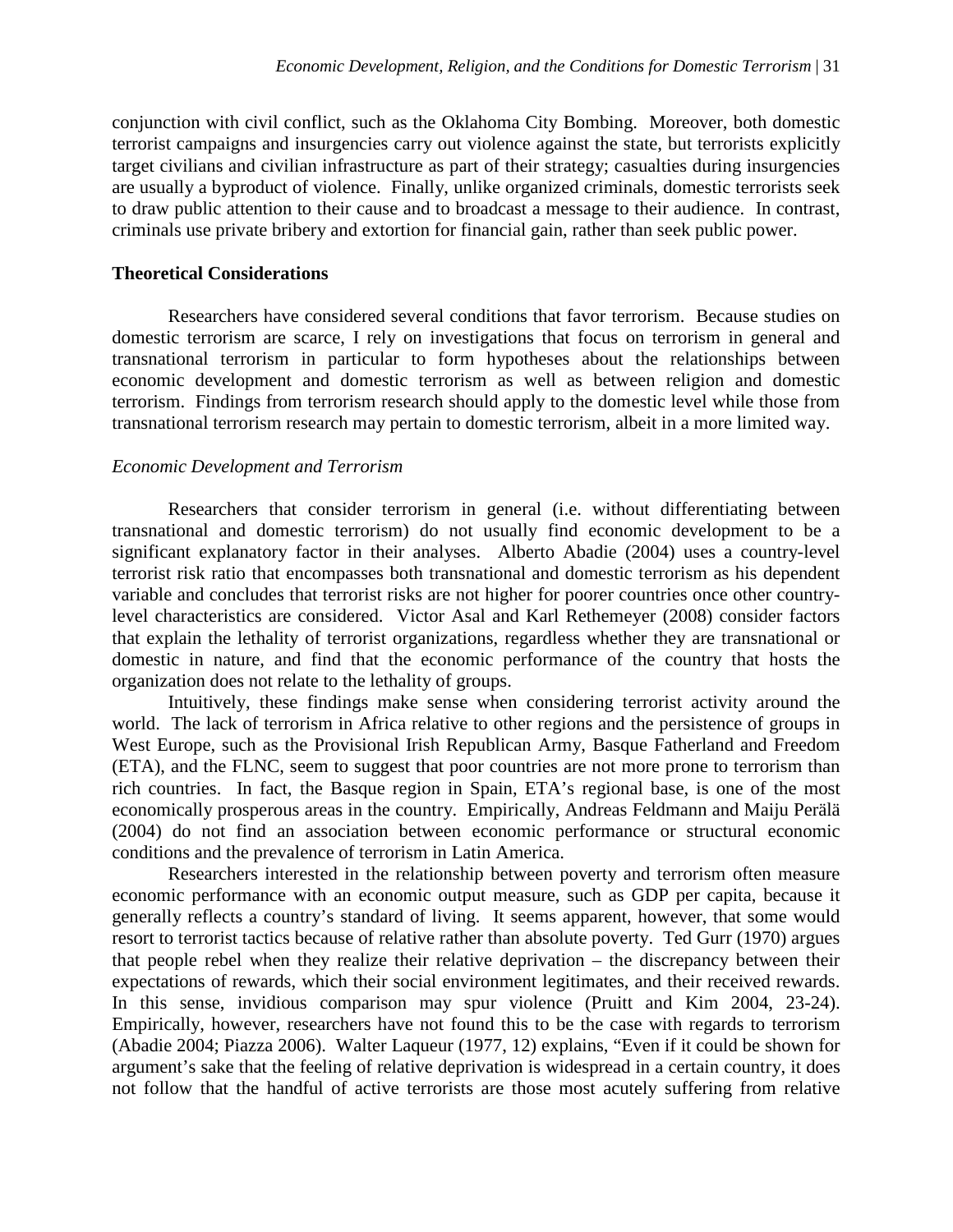deprivation." Although terrorists attack due to real or perceived injustices, they more often hold political rather than economic objections (Crenshaw 1981, 383-384).

Some scholars that only consider transnational terrorism in their analyses agree that poverty and terrorism do not generally share a relationship. James Piazza (2006) uses transnational terrorist incidents from the U.S. Department of State's *Patterns of Global Terrorism* publication as his dependent variable and finds that the "rooted-in-poverty" thesis is doubtful. Instead, he advocates for the employment of social cleavage theory to explain terrorist activity since several demographic and political conditions, such as population, ethno-religious diversity, political repression, and the structure of party politics, are significant in his study.

Employing the International Terrorism: Attributes of Terrorist Events (ITERATE) dataset, Alan Krueger and Jitka Malečková (2003, 139) write, "Once one accounts for the fact that poorer countries are less likely to have basic civil liberties, there is no difference in the number of terrorists springing from the poorest or the richest countries." Krueger and David Laitin (2008, 172) find that the sources of transnational terrorism have more to do with political repression than poverty. Peter Kurrild-Klitgaard, Mogens Justesen, and Robert Klemmensen (2006) also use the ITERATE dataset, but instead of considering the outcome variable in terms of count data, they use a dichotomous measure to capture the absence or presence of transnational terrorism. Also in contrast to the Krueger and Malečková model, they are interested in determining if a country's economic development attracts rather than produces transnational terrorist attacks. Despite these differences, however, they conclude that poverty, inequality, and economic growth are unassociated with transnational terrorism.<sup>[3](#page-6-0)</sup>

#### *Religion and Terrorism*

What role does religion play in explaining terrorism? Given the overwhelming media coverage on religious terrorist activity, it would seem that it matters considerably. Audrey Cronin (2002-03, 41) argues that religious terrorism poses the greatest threat to international security, in part, because "religious terrorists consider themselves to be unconstrained by secular values or laws." Similarly, Asal and Rethemeyer (2008) state that religious and religiousethnonationalist terrorist groups are the most lethal in their attacks relative to other groups.

Religious terrorist organizations might be more prevalent and deadlier than groups that identify with other ideologies, such as socialist or right-wing organizations, but research on the relationship between a country's level of religious diversity and its overall experience with terrorism finds that the two conditions are generally unrelated (Abadie 2004). This suggests that religiously homogeneous and heterogeneous countries are equally at risk for suffering terrorism. Studies that only consider transnational terrorism generally agree with this conclusion (Kurrild-Klitgaard, Justesen, and Klemmensen 2006; Krueger and Laitin 2008). Specifically, Kurrild-Klitgaard, Justesen, and Klemmensen find that a country's level of religious diversity does not help to elucidate why a transnational terrorist event originates from within a country. Krueger and Laitin's study concurs, and also reveals that a country's religious composition does not matter in attracting a transnational attack either.

Although these studies are in agreement in suggesting that religious diversity is irrelevant in explaining terrorism, one should be careful in applying findings from research that treats terrorism as a general phenomenon to either transnational or domestic terrorism specifically

<span id="page-6-0"></span><sup>&</sup>lt;sup>3</sup> See Li and Schaub (2004) and Blomberg and Hess (2008) for alternative findings on the relationship between economic development and transnational terrorism.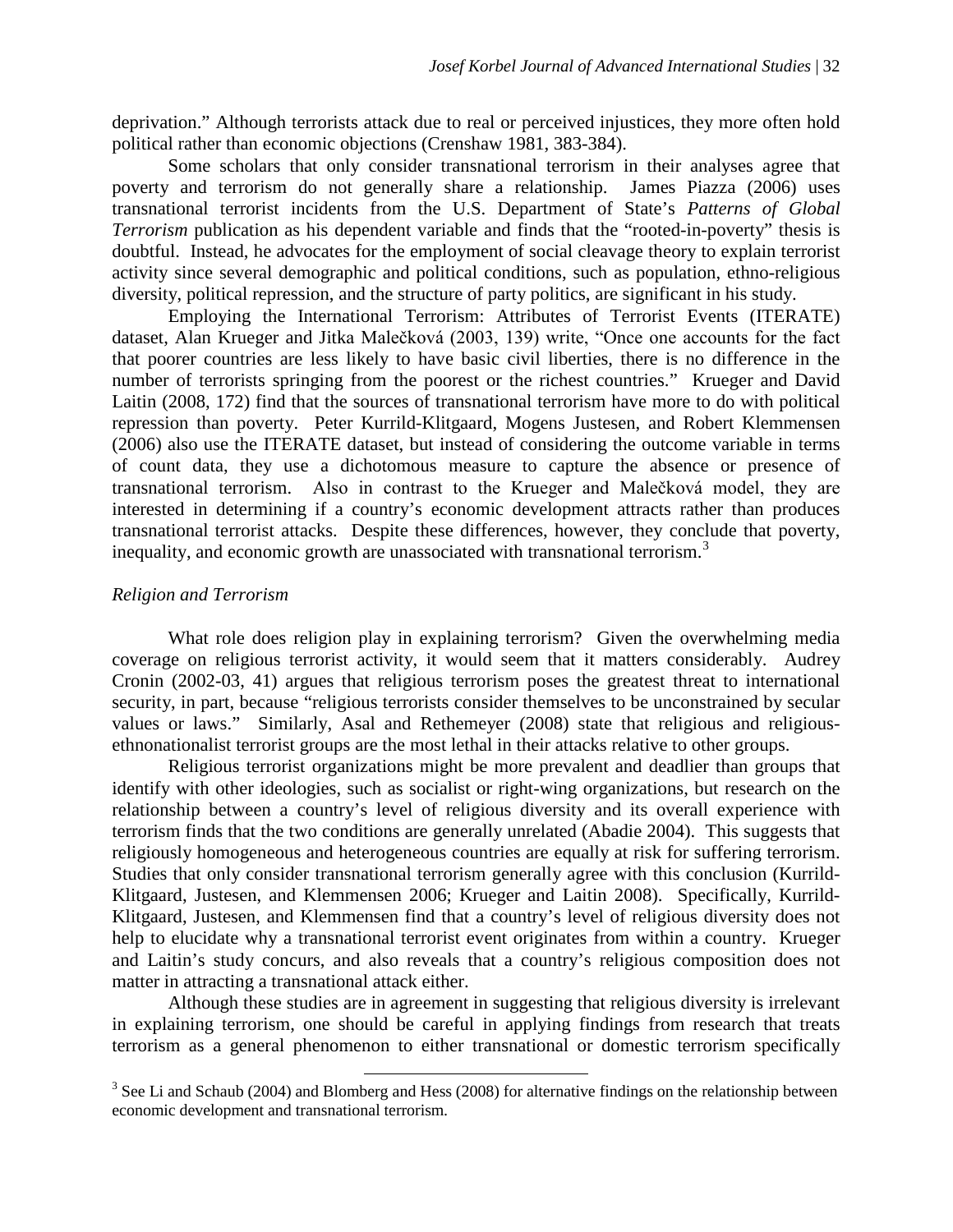without empirical testing. Transnational and domestic terrorist activities may have different permissive conditions and motivational causes that become confused when studied jointly. For example, one study reveals that more religiously diverse countries experience fewer domestic terrorist incidents (Blomberg and Hess 2008).<sup>[4](#page-7-0)</sup> This suggests that diversity matters in explaining domestic terrorism, but not transnational terrorism – a finding that would have been missed had domestic terrorism not been studied separately.

In addition to religious diversity, a country's predominant religious affiliation may matter in explaining the outbreak of terrorism. High-profile terrorist activities across the Middle East, especially in Palestine, Iraq, Afghanistan, and Pakistan, suggest that Muslim countries produce more terrorism than non-Muslim countries. Empirically, however, this has not been found to be the case (Krueger and Malečková 2003; Bravo and Dias 2006; Krueger and Laitin 2008). Krueger and Laitin, in particular, reveal that Muslim countries are no more or less likely to produce or suffer from transnational terrorism. This implies that media coverage may underreport terrorist activities that are not Islamist, such as those in Latin America, and further suggests that there is a difference between transnational and domestic terrorism.

## **Hypotheses**

I hypothesize the following relationships based on research that examines the connections between economic development and terrorism and religion and terrorism, as noted in the previous section:

*H***1:** Economic development and domestic terrorism should be unrelated. Domestic terrorism is an action that attempts to persuade an audience, usually a government, to adopt or to cease a certain policy. Its motives are always political but seldom economic; thus, it should be that economic development does not generally correspond with domestic terrorism.

H<sub>2</sub>: Religious diversity and domestic terrorism should be negatively related. Not only is this consistent with the Blomberg and Hess (2008) study on domestic terrorism, but it is often the case that religious plurality in a country promotes tolerance. Although it may be irrelevant in explaining transnational terrorism, religious diversity should play a mitigating role in the outbreak of domestic terrorism.

*H***3:** Muslim countries are no more likely to experience domestic terrorism than non-Muslim countries. Despite the overwhelming number of domestic terrorist incidents in countries like Afghanistan and Iraq, there are an abundance of campaigns in non-Muslim countries as well, such as Spain, Sri Lanka, and Colombia. It should be shown that domestic terrorism is not a phenomenon unique to Muslim countries.

### **Variables, Data, and Method**

### *Dependent Variable*

The model's dependent variable is the number of domestic terrorist incidents that occurred in a country in a year for the years, 2005-2007 (*Domestic Terrorism*). These figures

<span id="page-7-0"></span><sup>4</sup> Blomberg and Hess (2008) also find this to be true when they only consider transnational terrorism.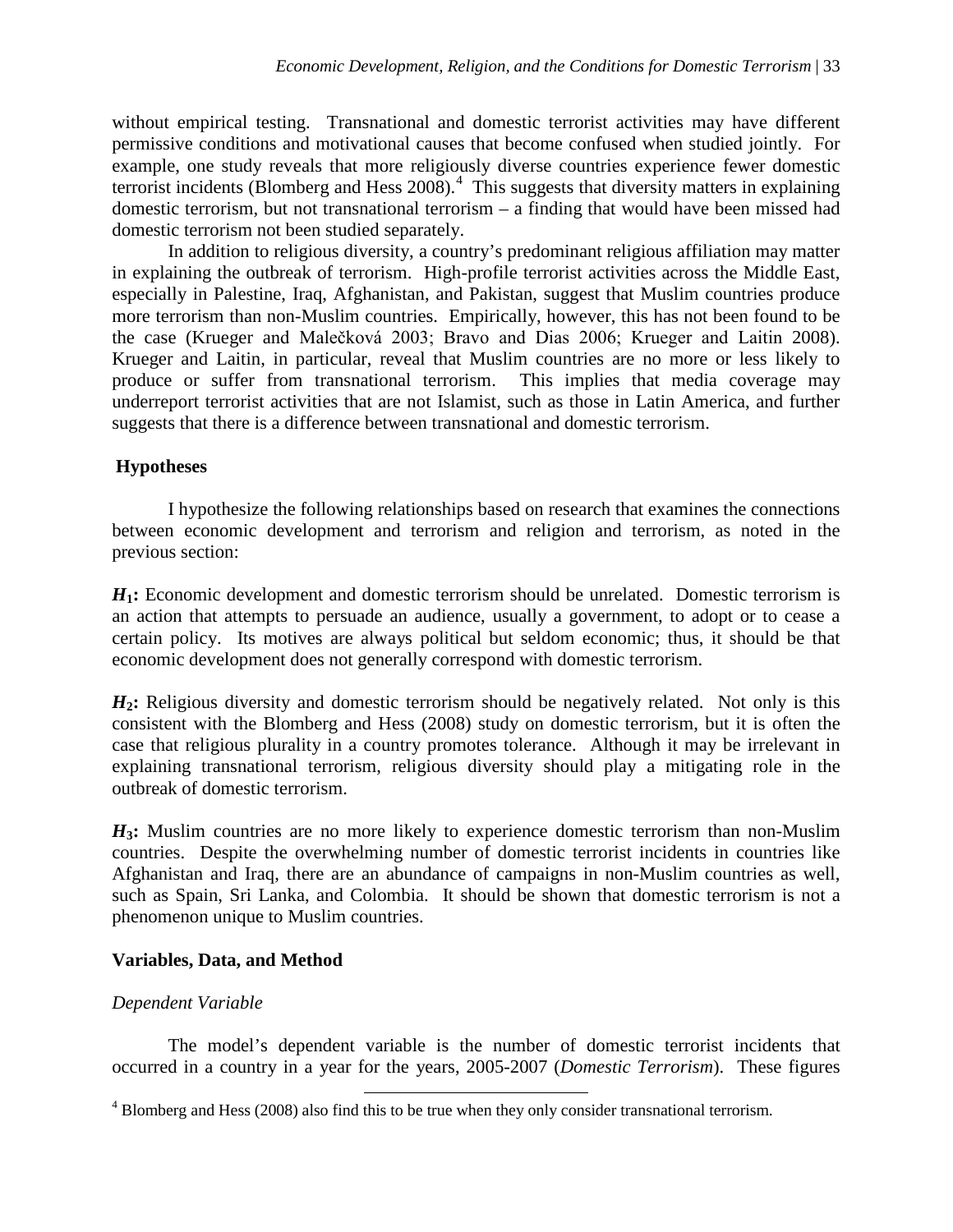come from RAND's Database of Worldwide Terrorism Incidents. RAND defines terrorism as violence or the threat of violence that is intended to create fear and alarm and to coerce certain actions, maintaining that terrorism is politically motivated, generally directed against civilian targets, and carried out by either a group or an individual. This definition resembles the six factors of terrorism highlighted in the above section. RAND considers terrorist incidents as transnational if they involve a foreign entity, such as a perpetrator or target. Otherwise, they label them as domestic.<sup>[5](#page-8-0)</sup>

#### *Explanatory Variables*

To measure economic development, I use GDP per capita in current U.S. dollars for each country for each year in the dataset (*GDP*). GDP per capita is a suitable measure of economic development since it gives a good indication of a country's standard of living. These numbers are from the International Monetary Fund's World Economic Outlook Database (April 2010).<sup>[6](#page-8-1)</sup>

For religion, I use a measure of religious diversity (*Religious Diversity*) and a dummy variable for whether a country is Muslim or not (*Muslim*). The religious diversity variable comes from Alberto Alesina et al. (2003). This index represents the likelihood that two people chosen randomly from the same country belong to different religious groups. It includes 294 different religions in 215 countries and ranges between "0" and "1." Higher values represent more religious diversity. Figures are only available for 2001 so I use them for all three years under the assumption that religious diversity in countries remained relatively constant from 2001 through 2007. Regarding the binary variable, if the CIA World Factbook reports that the majority of the country's population is Muslim, I label that country as "1." Otherwise, I label it "0." Correlation between these two variables is not high (-0.3891).

#### *Control Variables*

I include several theoretically-relevant control variables in the model, including level of political rights (*Political Rights)*, population (*Population*), level of education (*Education*), and the number of domestic terrorist incidents in the previous year (*Past Incidents*).

To measure the level of political rights, I use figures from Freedom House for each country for each year in the dataset. The index ranges from 1 to 7. "1" represents a strong presence of political rights in the country (e.g. Denmark) while "7" represents an absence of political rights (e.g. Eritrea). Freedom House generates figures on political rights by evaluating the country's electoral process, political pluralism and participation, and functioning of government. Many find that countries with medium levels of political rights experience more terrorism than either highly democratic or highly authoritarian regimes (Abadie 2004; Reinares

 $\overline{\phantom{0}}$ 

<span id="page-8-0"></span><sup>&</sup>lt;sup>5</sup> Most databases, including RAND's, rely on media accounts to collect data. The principal challenge is that states with restricted or weak media outlets may underreport the number of incidents in the country. Nonetheless, RAND's is the most current and complete database available on domestic terrorism.

<span id="page-8-1"></span><sup>&</sup>lt;sup>6</sup> To assess if relative deprivation matters in explicating domestic terrorism, I rerun the model using GINI coefficients (*GINI*) instead of GDP per capita for each country for each year. These statistics come from the 2007/2008 and 2009 Human Development Reports. These data are highly problematic. Figures for 69 of 195 countries for 2005 are missing; 53 are missing for 2007. Most countries that are missing statistics for 2005 are missing them for 2007 as well. The United Nations Development Programme does not provide 2006 data so I use the 2007 figures for 2006 under the assumption that figures would not have changed much from 2006 to 2007.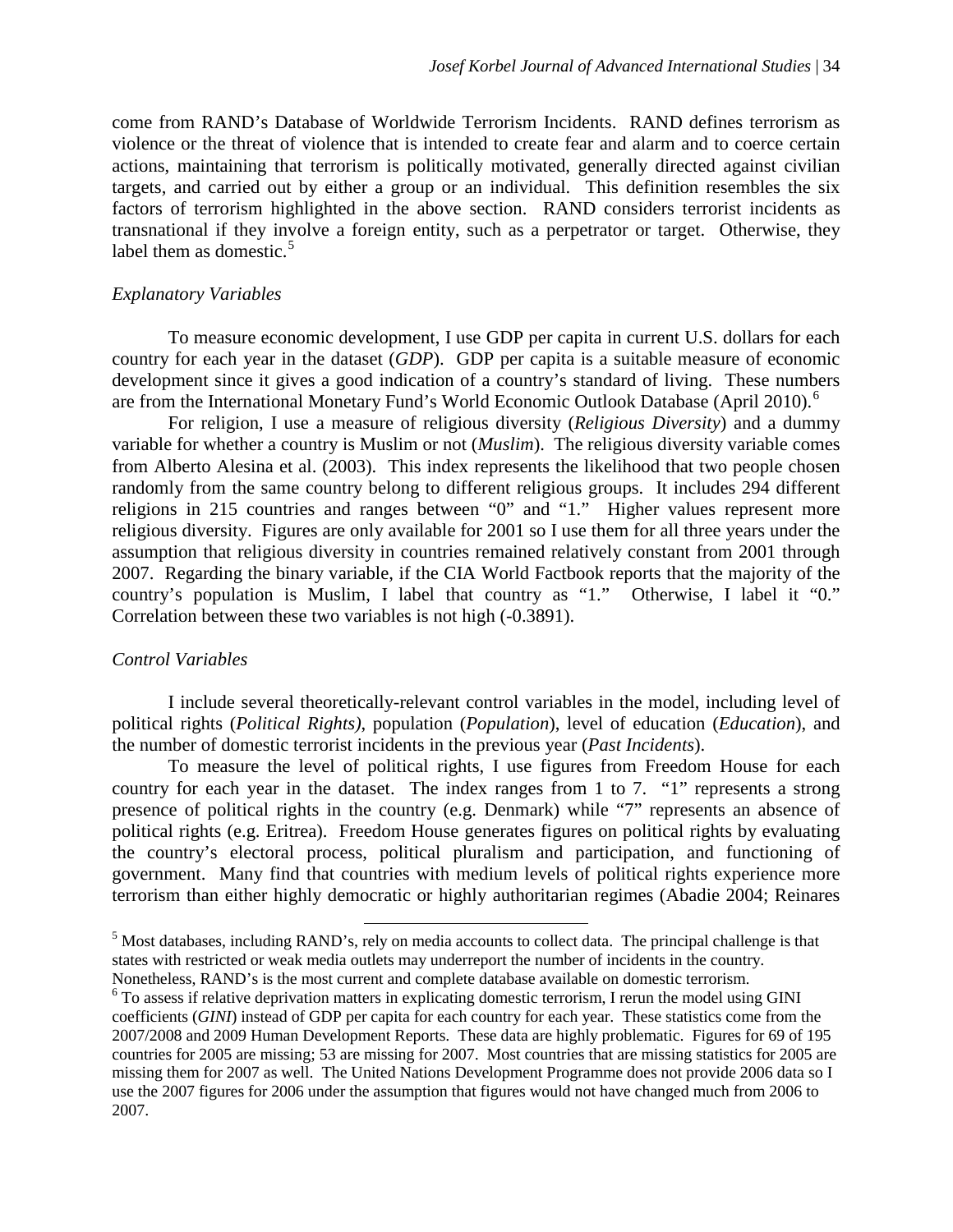2005; Testas 2004). This is because strong democratic and authoritarian regimes have effective counterterrorism capabilities, and because some opportunists decide to engage in violence during transitions from totalitarian to democratic systems (Snyder 2000).

To measure population for each country for each year, I use figures from the International Monetary Fund's World Economic Outlook Database (April 2010). Some studies find that larger populations experience more terrorism (Li and Schaub 2004). Since larger country's have more diverse groups, minorities may resort to terrorism to influence their governments (Li and Schaub 2004). Joe Eyerman (1998) also notes that larger populations are harder to police.

The education measure is an education index, which comes from the 2007/2008 and 2009 Human Development Reports and the Human Development Indices: A Statistical Update (2008). The United Nations Development Programme generates the education index on the basis of the adult literacy rate (two-thirds weight) and the combined gross enrollment ratio for primary, secondary, and tertiary schools (one-third weight). One missing value for 2006 was replaced with a 2007 figure and seven for 2005 were replaced with 2006 data. The effect that education has on terrorism is mixed, but many find the relationship to be nonexistent or weak (Krueger and Malečková 2003; Drakos and Gofas 2006; Kurrild-Klitgaard, Justesen, and Klemmensen 2006; Krueger and Laitin 2008). However, I include it in the model since domestic terrorists in particular may carry out their attacks in response to an overall lack of education access.

Finally, I control for the number of domestic terrorist attacks that each country experienced in the previous year. Terrorism is path dependent in that past violence breeds present violence, which encourages future violence. This is because a culture of terrorism enables terrorists to continue their activity. Successful attacks ensure future funding from donors and break down psychological hesitations about carrying out future acts. Data for this variable also come from the RAND database. Figure 1 provides information on all variables.

| Unit of Analysis: Country-Year |            |                                                                  |                                                  |     |               |           |           |          |            |  |
|--------------------------------|------------|------------------------------------------------------------------|--------------------------------------------------|-----|---------------|-----------|-----------|----------|------------|--|
| <b>Variable</b>                | Year(s)    | <b>Definition</b>                                                | Source                                           | N   | Median        | Mean      | S.D.      | Min.     | Max.       |  |
| Dependent                      |            |                                                                  |                                                  |     |               |           |           |          |            |  |
| Domestic Terrorism             | 2005-2007  | Total number of domestic terrorist<br>incidents                  | <b>RAND's Database of Worldwide</b><br>Terrorism | 583 | $\theta$      | 26        | 215.7584  | $\theta$ | 3,892      |  |
| <b>Explanatory</b>             |            |                                                                  |                                                  |     |               |           |           |          |            |  |
| <b>GDP</b>                     | 2005-2007  | GDP per capita in current U.S. dollars                           | <b>International Monetary Fund</b>               | 543 | 3,370.11      | 10,416.98 | 16,033.80 | 106.88   | 106,983.30 |  |
| <b>GINI</b>                    | 2005, 2007 | <b>GINI</b> coefficient                                          | Human Development Reports                        | 410 | 39.50         | 40.8520   | 9.3556    | 24.70    | 74.30      |  |
| Religious Diversity            | 2001       | Religious fractionalization                                      | Alesina et al. (2003)                            | 576 | 0.4545        | 0.4363    | 0.2322    | 0.0023   | 0.8603     |  |
| Muslim                         | 2010       | $1 =$ Majority of country is Muslim                              | <b>CIA World Factbook</b>                        | 583 | $\Omega$      | 0.2264    | 0.4189    | $\theta$ |            |  |
|                                |            | $0 =$ Otherwise                                                  |                                                  |     |               |           |           |          |            |  |
| Control                        |            |                                                                  |                                                  |     |               |           |           |          |            |  |
| <b>Political Rights</b>        | 2005-2007  | Level of political rights                                        | Freedom House                                    | 583 | $\mathcal{E}$ | 3.3448    | 2.1434    |          |            |  |
| Population                     | 2005-2007  | Population (in millions)                                         | <b>International Monetary Fund</b>               | 543 | 7.4410        | 35.8966   | 133.1428  | 0.05     | 1,321.29   |  |
| Education                      | 2005-2007  | <b>Education</b> index                                           | Human Development Reports                        | 553 | 0.864         | 0.7917    | 0.1790    | 0.255    | 0.993      |  |
| Past Incidents                 | 2004-2006  | Total number of domestic terrorist<br>incidents in previous year | <b>RAND's Database of Worldwide</b><br>Terrorism | 583 | $\theta$      | 22        | 19.9304   | $\theta$ | 3,892      |  |

# **Figure 1**

#### Model Variables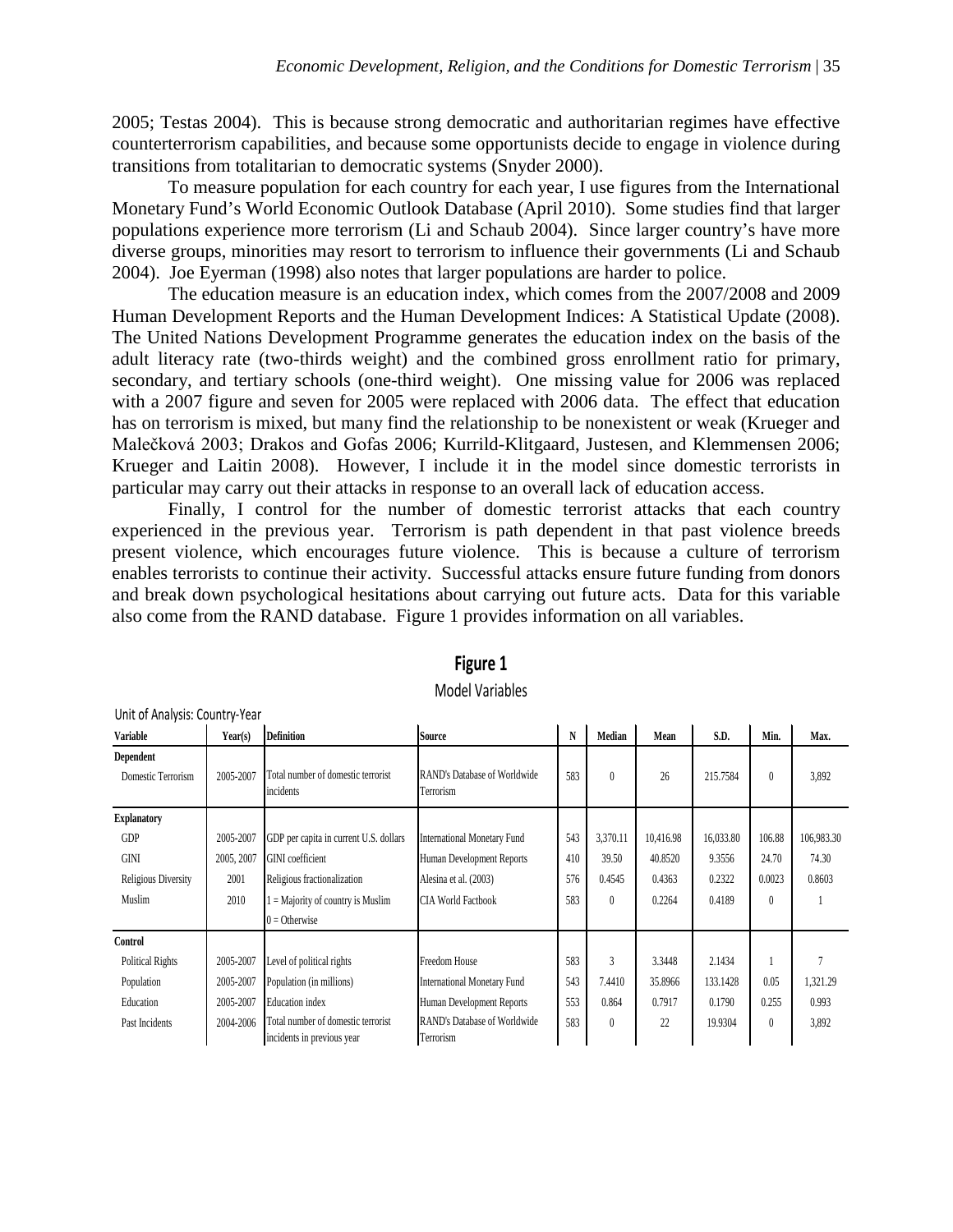#### *Method*

Because the dependent variable in my analysis is an event count variable, I use a negative binomial regression model to produce estimates. The data suffer from overdispersion but unlike the Poisson regression model, the negative binomial allows the conditional variance of the dependent variable to exceed the conditional mean. Models that employ time-series, crosssectional (TSCS) data often experience heteroskedasticity as well as serial correlation in the error term. To address these problems, I use robust standard errors clustered over countries. Controlling for the number of domestic terrorist incidents that a country experienced in the previous year and including dummy variables for 2006 and 2007 (2005 is the baseline year) in the model should also help to deal with temporal dependence. I also perform post-estimation tabulations to determine probabilities for terrorist incidents under some interesting scenarios.

#### **Results**

# **Figure 2**

#### Negative Binomial Regression Model Results

Dependent Variable: Total number of domestic terrorist incidents for each country for each vear, 2005-2007

| Variable                | Coefficient | Robust S.E. |         | P >  z |
|-------------------------|-------------|-------------|---------|--------|
| <b>GDP</b>              | $-0.000016$ | 0.000018    | $-0.91$ | 0.361  |
| Religious Diversity     | $-1.951586$ | 0.965337    | $-2.02$ | 0.043  |
| Muslim                  | 0.318697    | 0.399936    | 0.80    | 0.426  |
| <b>Political Rights</b> | $-0.017864$ | 0.128469    | $-0.14$ | 0.889  |
| Population              | 0.009774    | 0.007400    | 1.32    | 0.187  |
| Education               | 3.641863    | 1.429348    | 2.55    | 0.011  |
| Past Incidents          | 0.030967    | 0.013897    | 2.23    | 0.026  |
| Constant                | $-1.657793$ | 1.723420    | $-0.96$ | 0.336  |

Time dummy variables are not shown. Standard errors are adjusted for 177 clusters.  $N = 531$ Wald  $x2(9) = 72.93$ Prob >  $\chi$ 2 = 0.0000 Log Pseudolikelihood = -830.2146

ı

Results are provided in Figure 2. Economic development, as measured by GDP per capita, is not significant in the model, which supports the first hypothesis.<sup>[7](#page-10-0)</sup> This suggests that a country's economic status does not seem to be associated with its experience with domestic

<span id="page-10-0"></span> $^7$  In order to see if relative rather than absolute deprivation may be a factor in explaining domestic terrorism, I rerun the model using the *GINI* variable instead of *GDP*. Full results for this model are not provided, but *GINI* is not significant ( $P > |z| = 0.137$ ) while the substantive results for all other variables remain consistent. This is in line with studies that focus on terrorism in general (Abadie 2004) and transnational terrorism (Piazza 2006). However, major problems exist with the *GINI* variable (i.e. missing data) so caution in this interpretation is necessary.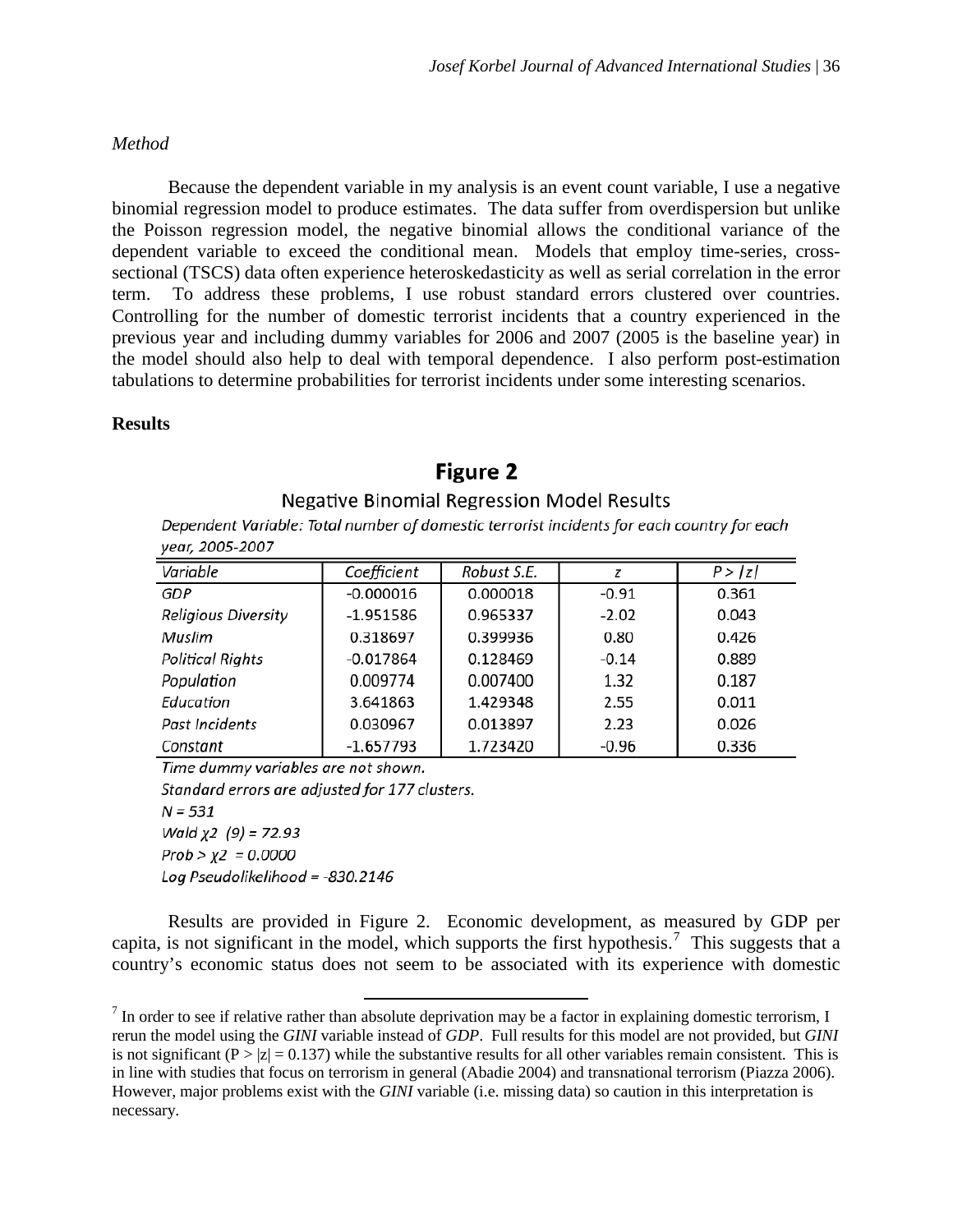terrorism in either a positive or negative direction, implying that terrorists are as likely to come from wealthy countries as economically weak ones.

Although this finding is in line with the terrorism literature, it is especially noteworthy because of the distinct nature of domestic terrorism. Domestic terrorism includes isolated homegrown incidents, such as the Oklahoma City Bombing and Sarin attack on the Tokyo subway (both in 1995), as well as prolonged internal terrorist movements. In some cases, these movements become so powerful that they provoke civil war. Examples include the LTTE in Sri Lanka and Shining Path in Peru. Thus, domestic terrorist campaigns and civil wars can be difficult to distinguish in reality. This is interesting because research shows that poverty is an important factor in the onset of civil war (Collier and Hoeffler 1998; Fearon and Laitin 2003; Sambanis 2008). Paul Collier and Anke Hoeffler (1998, 7) emphasize, "Civil war is overwhelmingly a phenomenon of low income countries." Thus, despite its resemblance to civil war in some cases, domestic terrorism does not appear to be brought about by low economic development. If data become available, future research should disaggregate domestic terrorism between isolated events and protracted movements to see if their explanatory conditions differ. Nicholas Sambanis (2008, 201) argues, "economic development strategies that increase per capita income or education levels might help reduce terrorism if they help reduce the prevalence of civil war since terrorism can easily occur in civil war. But economic development alone is unlikely to succeed in reducing terrorism of the sort that takes place outside of the context of civil war." Thus, economic development strategies may reduce domestic terrorism if it exists in conjunction with civil war, but otherwise they may not.

The model suggests that religious diversity is a factor in explaining domestic terrorism. In accordance with the second hypothesis, which is primarily based on the Blomberg and Hess (2008) study, more religiously heterogeneous countries observe fewer domestic terrorist attacks on average. This stands in contrast to the majority of research on transnational terrorism. On one hand, it seems reasonable to assume that the presence of more religious groups in a country would incite terrorist violence under the assumption that some religious factions would adopt terrorist tactics against others. However, it may be that the presence of several religions in a society encourages people to be more tolerant of other religions. For example, Australia has a high religious diversity level, but experiences very few attacks. Moreover, it may also be that small religious minorities in countries that are overwhelmingly affiliated with one religion carry out terrorist violence against the dominant religious group in an effort to stop real or perceived rights abuses. This may explain countries like Thailand in which the Pattani United Liberation Organization (PULO) strives to achieve independence for the Muslim community in the country's southern provinces. Finally, members of the same religion may adopt terrorism against one another because of varying interpretations of religious texts or priorities regarding religious values. Afghanistan, for example, is religiously homogenous, but suffers high levels of within-religion violence.

Supporting the third hypothesis, the model shows that Muslim countries are no more or less prone to domestic terrorist activity. This is in agreement with the empirical research, but runs counter to the impression that media coverage on terrorism gives, which suggests that non-Muslim terrorist incidents are underreported. Muslim countries, however, may be more likely to suffer suicide terrorism (Wade and Reiter 2007).

Some of the control variables show interesting results. The relationship between education and domestic terrorism is positive and significant. Countries with higher education levels experience more domestic terrorism. This suggests that although education can provide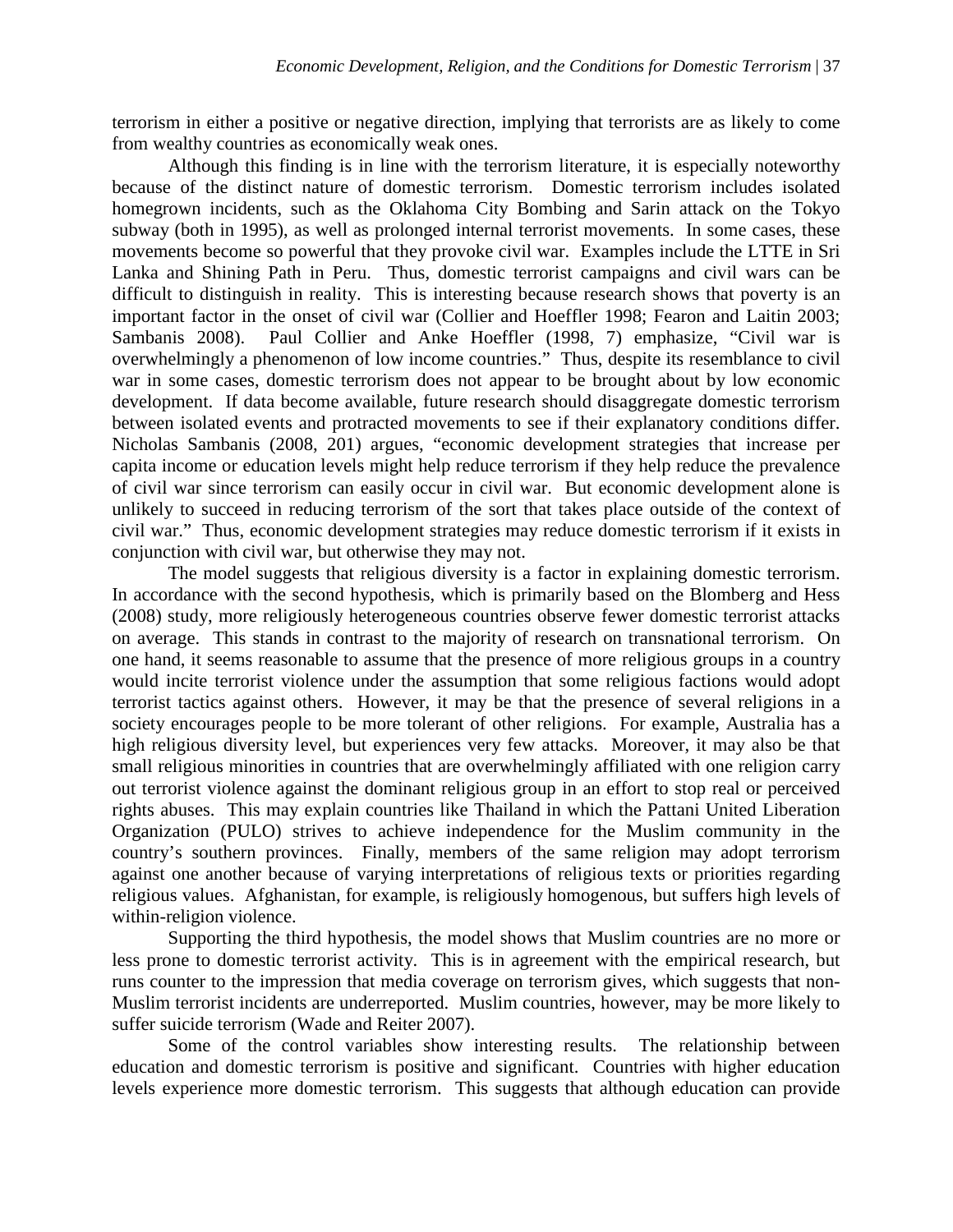opportunities to participate in political processes, it may also equip terrorists with the resources and connections necessary to carry out attacks against the government or rival groups. Higher education levels may also enable terrorists to outmaneuver counterterrorist efforts. For example, in Spain, ETA had traditionally been able to infiltrate the Ertzaintza – the Basque police force – in order to preempt law enforcement activities. Moreover, it could be that countries with low levels of education may not maintain populations that have the resources or skills to execute terrorism.

Moreover, the model supports the notion that terrorism is path dependent. Countries that experience domestic terrorism in the past are more likely to endure it in the future. This is because a history of terrorism may help to secure future donor funding, attract new fighters, and reduce reservations about conducting acts of violence.

The political rights variable is insignificant, suggesting that politically free and repressive countries are as likely to face domestic terrorism. Nonetheless, I explore this link further. Theory suggests that the relationship between political freedom and terrorism is non-monotonic (Abadie 2004; Testas 2004). Martha Crenshaw (1981, 396) argues that terrorism is a consequence of state behavior and concludes that "Government reactions that are inconsistent, wavering between tolerance and repression, seem most likely to encourage terrorism." Countries in political transition or that maintain medium levels of political rights seem more likely to experience terrorism. To assess if this is the case, I calculate the mean number of domestic terrorist incidents within countries across the three-year timeframe and then across countries for each of the seven levels of political rights.<sup>[8](#page-12-0)</sup> Figure 3 shows this graph. The graph supports the observation that terrorism is most prevalent in states with fluctuating levels of political freedom.



<span id="page-12-0"></span><sup>&</sup>lt;sup>8</sup> Because Iraq experiences an overwhelming number of domestic terrorist attacks, thus disrupting the scale of the graph, I exclude it. The mean number of attacks across the three-year period for Iraq is 2,828, which is nearly six times as large as the next highest mean. Its inclusion, however, does not change the general trend.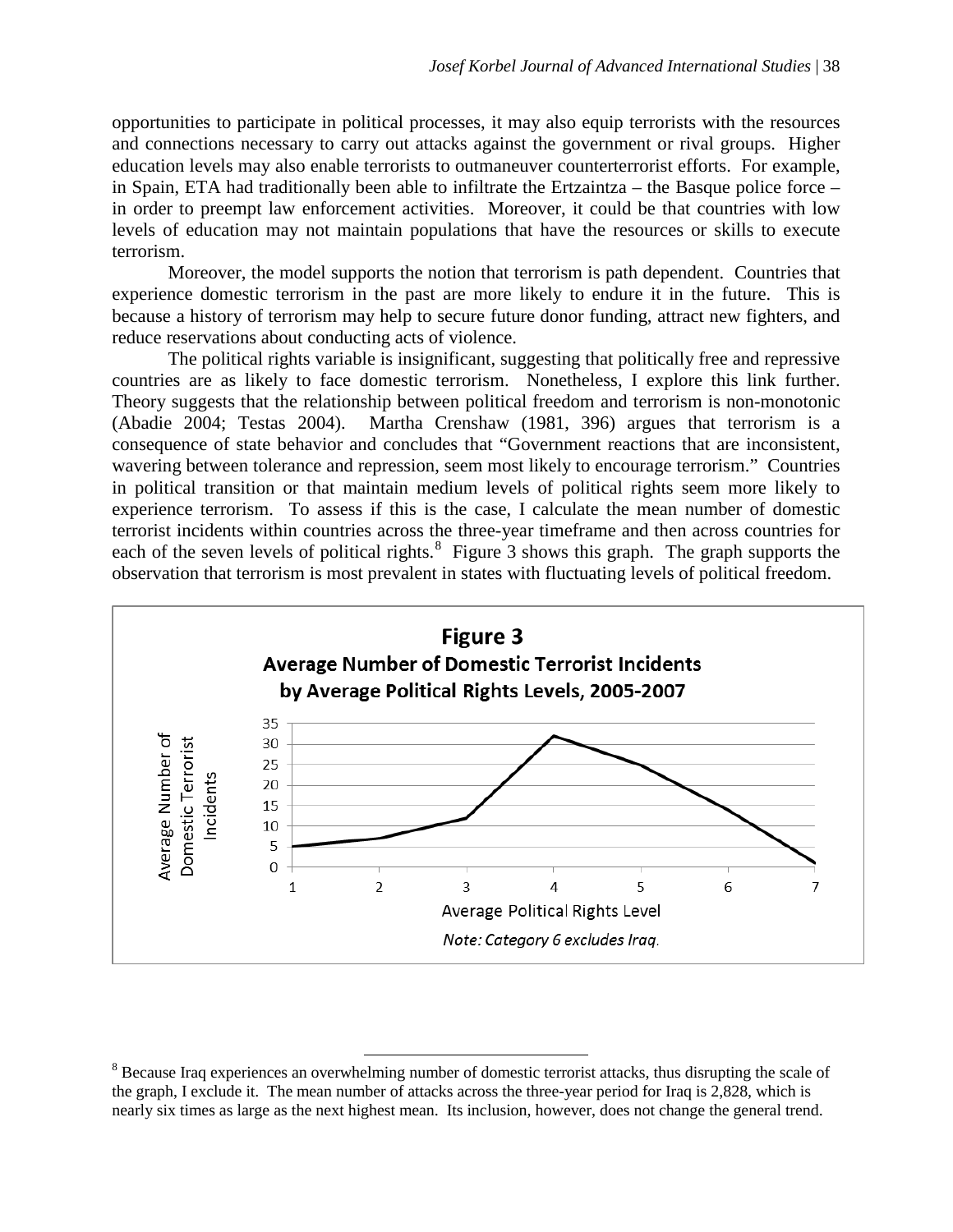#### *Expected Count Tabulations*

The regression model suggests that a country's levels of religious diversity and education influence its experience with domestic terrorism. But if the religious composition or overall education level of a country were to change, how would this affect its experience with domestic terrorist violence? A limitation of maximum likelihood estimation models is that they do not provide a reliable  $R^2$ ; thus, it is difficult to determine the extent to which significant independent variables affect the outcome variable. However, expected count tabulations can show the change in the outcome if a significant predictor were to change.<sup>[9](#page-13-0)</sup> Here, they can demonstrate the extent to which religious diversity and education affect domestic terrorism by allowing for changes in their values and holding other variables at their mean.

## **Figure 4**

| <b>Scenarios</b>                                | <b>Expected Count Mean</b> | S.E.     |
|-------------------------------------------------|----------------------------|----------|
| All Variables Held at Their Mean                | 2.022763                   | 0.384503 |
| Religious Diversity Set at Its Lowest (0.0023)  | 5.077131                   | 2.373506 |
| Religious Diversity Set at Its Highest (0.8603) | 0.979340                   | 0.480771 |
| Education Set at Its Lowest Value (0.255)       | 0.379114                   | 0.428861 |
| Education Set at Its Highest Value (0.993)      | 4.459790                   | 1.650509 |

Expected Count Means for Domestic Terrorist Attacks, Various Scenarios

Note: All variables in the model are set at their mean except for the variable listed.

Figure 4 shows these tabulations. When all of the model's independent variables are held at their own means, a country should experience two domestic terrorist attacks. This is to say that an "average" country (average in the sense that it maintains average levels of all of the independent variables) is expected to experience two attacks. However, if all variables remain at their mean, except for religious diversity, which is reduced to the level experienced in Yemen – the lowest in the dataset  $-$  a country would suffer approximately five incidents. This is three more than the average. The regression model suggests that religious homogeneity increases the likelihood of domestic terrorism, but this calculation shows by how much (i.e. by three more attacks). Examples of countries that are religiously homogenous and terrorism-prone include Colombia and Afghanistan. On the other hand, if a country were as religiously diverse as South Africa – the highest in the dataset – they would only experience one domestic terrorist incident on average, holding all other variables at their mean. This is one less than the mean. Malawi and Australia are examples of religiously diverse, low-terrorism countries.

Moreover, if a country had an education level as high as New Zealand's (while experiencing average levels of all other independent variables), it would experience four incidents on average, which is two more than the average. France, Spain, and Greece are representative of high-education, high-terrorism countries. If its education level were as low as Burkino Faso's, it would experience virtually no attacks, which is representative of several

<span id="page-13-0"></span> $9^9$  To calculate expected count tabulations, I use CLARIFY software. See Tomz, Wittenberg, and King (2001) for information about and access to this software. For detailed information about the utility of post-estimation tabulations, see King, Tomz, and Wittenberg (2000).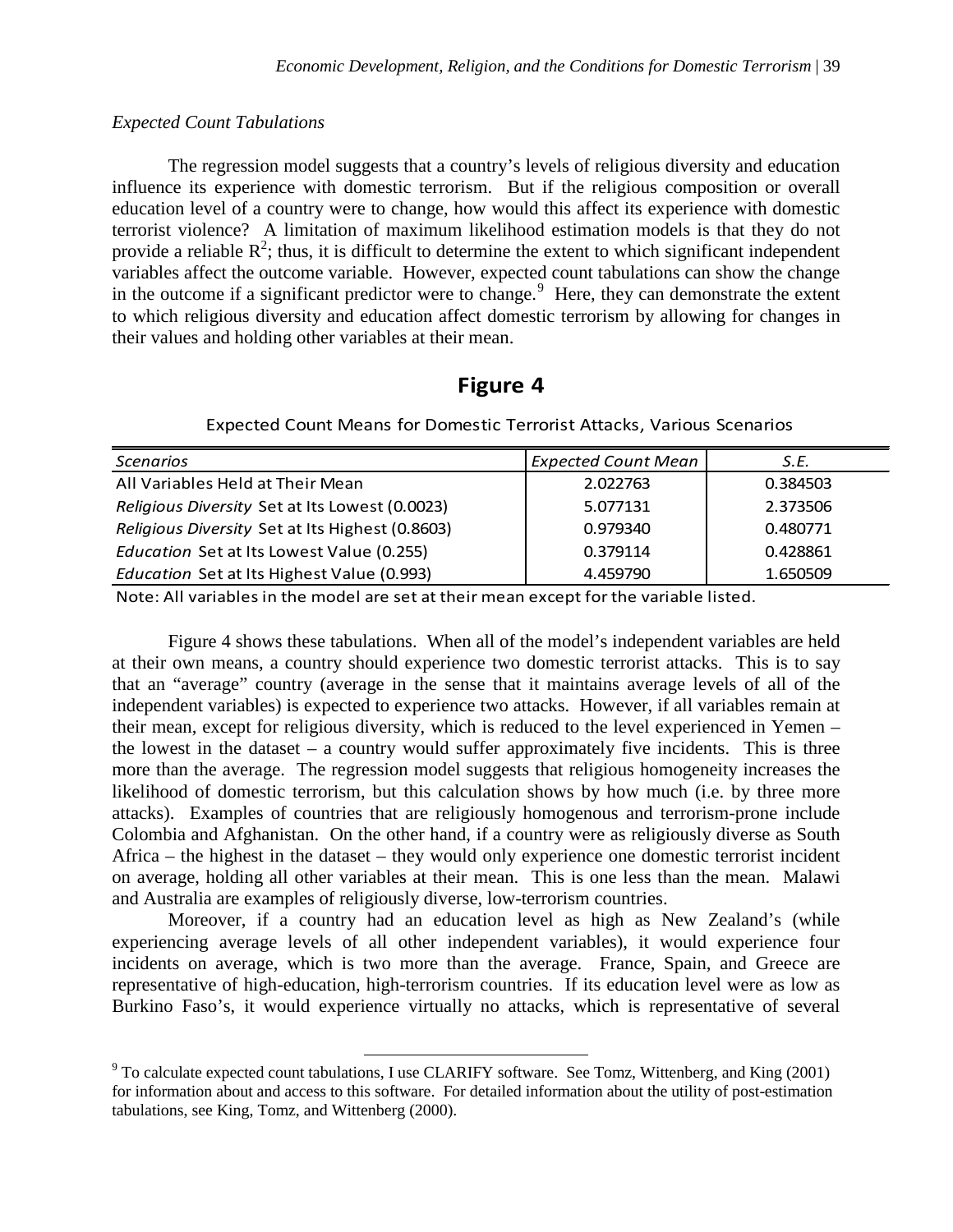African countries, such as Chad and Niger. These calculations help to show how changes in education levels affect the level of domestic terrorism that a country experiences.<sup>[10](#page-14-0)</sup>

#### **Conclusions**

This study has aimed to evaluate the conditions that foster domestic terrorism in an effort to elucidate this phenomenon and highlight its differences from transnational terrorism. Specifically, it has endeavored to see if economic development and religion matter in creating the space for domestic terrorism to occur. In line with other terrorism research, I fail to find evidence that development, measured as overall economic output or income inequality, brings about domestic terrorism. Religion helps to explain terrorist activity, which stands in contrast to most research on transnational terrorism. Religiously homogenous countries seem to experience more terrorism while Muslim countries are no more or less likely to suffer from attacks. This might suggest that Western media outlets overstate the degree of Islamist terrorism, placing less attention on non-Islamist terrorist organizations. Moreover, education levels and past experiences with domestic terrorism appear to be important predictors of future domestic terrorism. Finally, I do not find that politically repressive countries are more prone to terrorism than politically free states, but transitional countries – those with medium levels of political freedom – seem to face more attacks.

### **References**

- Abadie, Alberto. (2004). "Poverty, Political Freedom, and the Roots of Terrorism." National Bureau of Economic Research Working Papers.
- Alesina, Alberto, Arnaud Devleeschauwer, William Easterly, Sergio Kurlat, and Romain Wacziarg. (2003). "Fractionalization." *Journal of Economic Growth*. 8, 155-194.
- Asal, Victor and R. Karl Rethemeyer. (2008). "The Nature of the Beast: Organizational Structures and the Lethality of Terrorist Attacks." *Journal of Politics*. 70(2), 437-449.
- Bjørgo, Tore. (2005). "Introduction." in *Root Causes of Terrorism: Myths, Reality, and Ways Forward*. London: Routledge.
- Blomberg, S. Brock and Gregory D. Hess. (2008). "The Lexus and the Olive Branch: Globalization, Democratization and Terrorism." In *Terrorism, Economic Development, and Political Openness*. Philip Keefer and Norman Loayza (eds.). Cambridge: Cambridge University Press. 116-147.
- Bravo, Ana Bela Santos, and Carlos Manuel Mendes Dias. (2006). "An Empirical Analysis of Terrorism: Deprivation, Islamism, and Geopolitical Factors." *Defence and Peace Economics*. 17(4), 329-341.

<span id="page-14-0"></span> $10$  Of course any increase in domestic terrorism is dangerous and unwelcome; however, the type (i.e. bombing, assassination, kidnapping) and lethality (i.e. number of deaths or injuries) of these incidents are important but unaccounted for in these scenarios.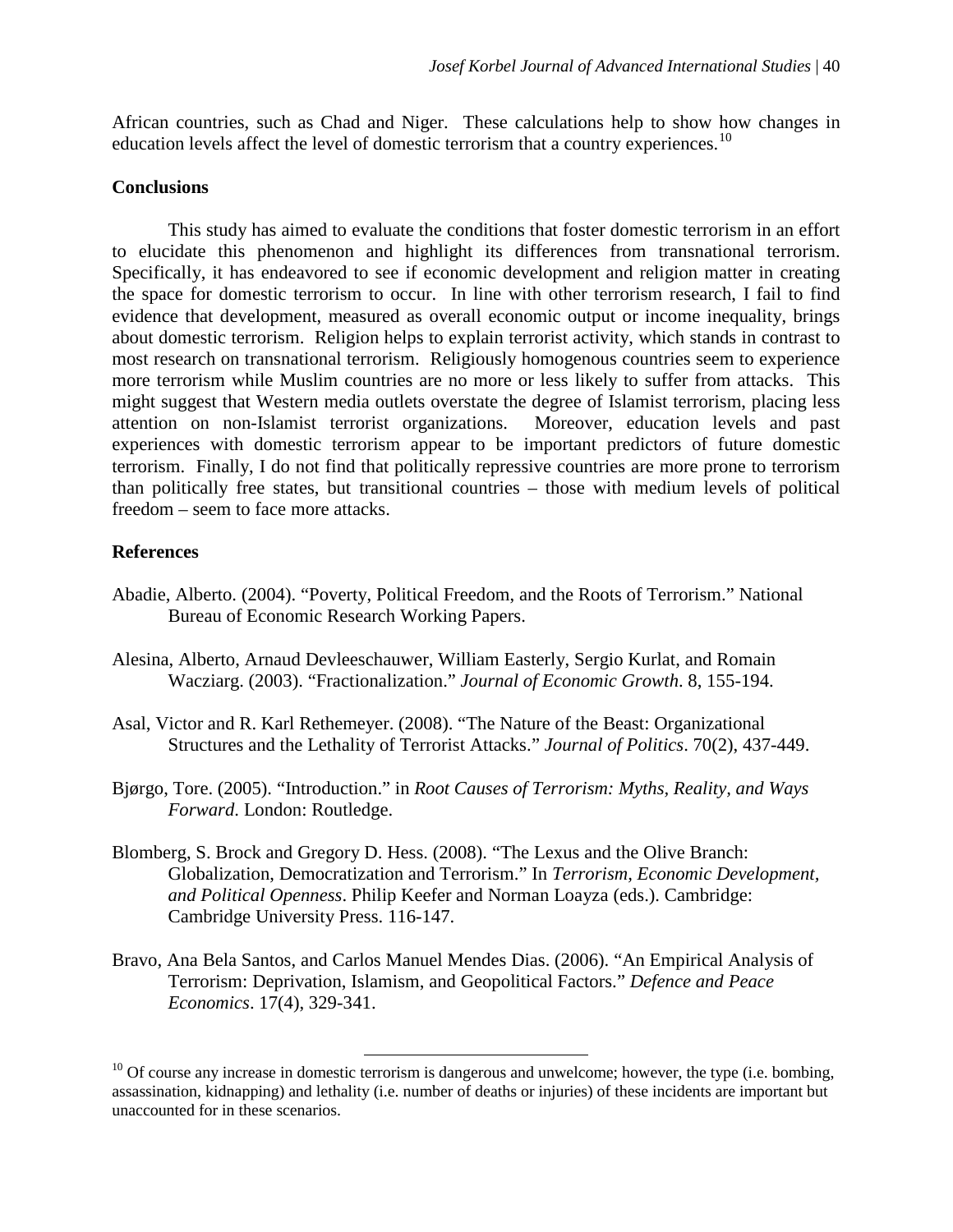- Central Intelligence Agency. "World Factbook: Field Listings Religion." Available at: https://www.cia.gov/library/publications/the-world-factbook/fields/2122.html. Accessed on June 26, 2010.
- Chalk, Peter (2007). ["Trends in Transnational Terrorism and Implications for U.S. National](https://sremote.pitt.edu/smpp/,DanaInfo=www.informaworld.com+content~db=all~content=a781320507)  [Security and U.S. Terrorism Risk Insurance Act.](https://sremote.pitt.edu/smpp/,DanaInfo=www.informaworld.com+content~db=all~content=a781320507)" *Studies in Conflict and Terrorism*. 30(9), 767-776.
- Collier, Paul and Anke Hoeffler. (1998). "On Economic Causes of Civil War." *Oxford Economics Papers*. 50, 563-573.
- Crenshaw, Martha. (1981). "The Causes of Terrorism." *Comparative Politics*. 13(4), 379-399.
- Crenshaw, Martha. (1983). "Introduction: Reflections on the Effects of Terrorism." in *Terrorism, Legitimacy, and Power: The Consequences of Political Violence*. Martha Crenshaw (ed). Middletown, CT: Wesleyan University Press.
- Cronin, Audrey Kurth. (2002-03). "Behind the Curve: Globalization and International Terrorism." *International Security*. 27(3), 30-58.
- Drakos, Konstantinos and Andreas Gofas. (2006). "In Search of the Average Transnational Terrorist Attack Venue." *Defence and Peace Economics*. 17(2), 73-93.
- Enders, Walter and Todd Sandler (1999). "Transnational Terrorism in the Post-Cold War Era." *International Studies Quarterly*. 43(1), 145-167.
- Enders, Walter and Todd Sandler (2002). "Patterns of Transnational Terrorism, 1970-1999: Alternative Time-Series Estimates." *International Studies Quarterly*. 46(2), 145-165.
- Eyerman, Joe. (1998). "Terrorism and Democratic States: Soft Targets or Accessible Systems." *International Interactions*. 24, 151-170.
- Fearon, James and David Laitin. (2003). "Ethnicity, Insurgency, and Civil War." *The American Political Science Review*. 97(1), 75-90.
- Feldmann, Andreas E. and Maiju Perälä. (2004). "Reassessing the Causes of Nongovernmental Terrorism in Latin America." *Latin American Politics and Society*. 46(2), 101-132.
- Freedom House. (2005). "Freedom in the World." Available at: http://www.freedomhouse.org/ template.cfm?page=363&year=2005. Accessed on June 26, 2010.
- Freedom House. (2006). "Freedom in the World." Available at: http://www.freedomhouse.org/ template.cfm?page=363&year=2006. Accessed on June 26, 2010
- Freedom House. (2007). "Freedom in the World." Available at: http://www.freedomhouse.org/ template.cfm?page=363&year=2007. Accessed on June 26, 2010.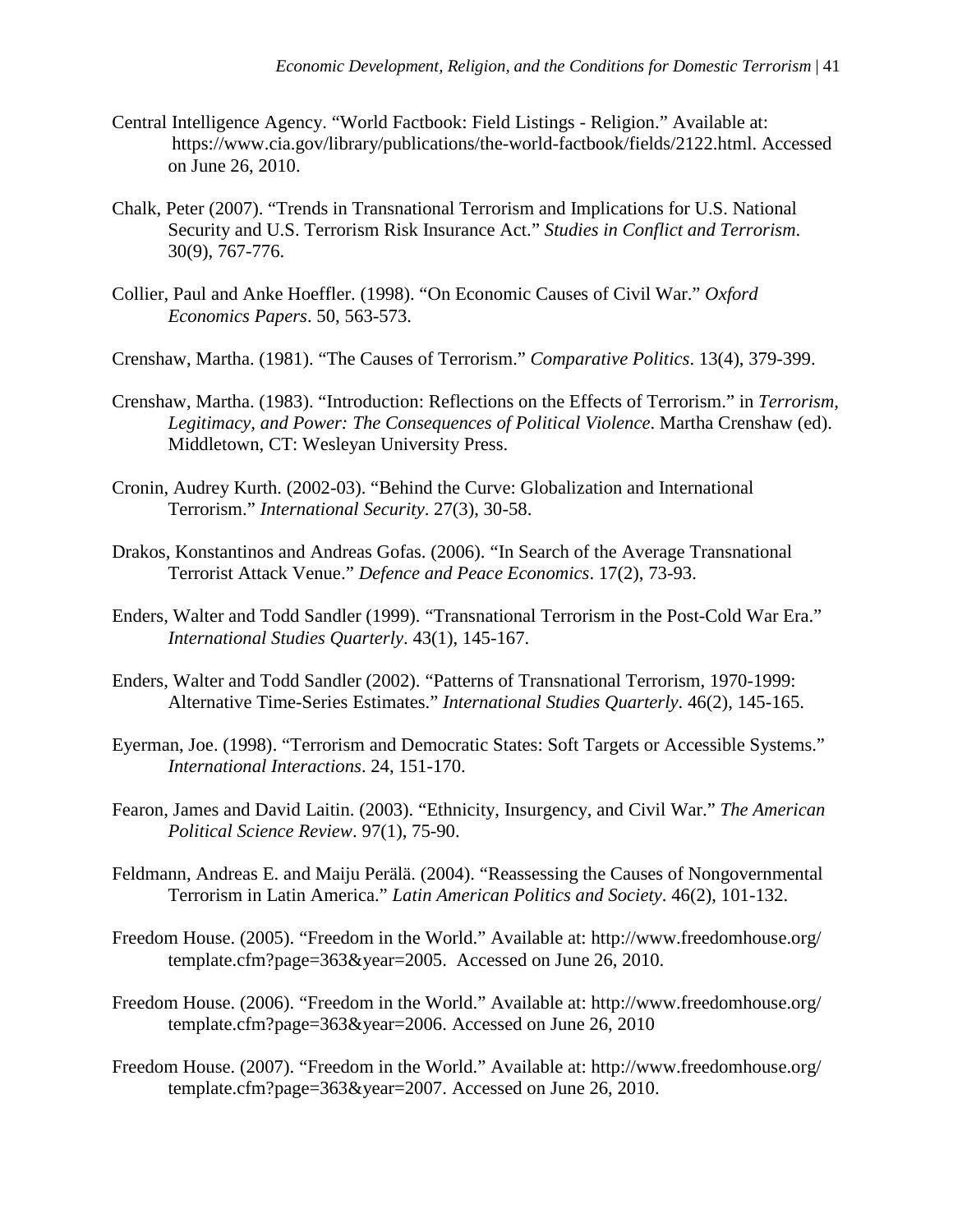Gurr, Ted. (1970). *Why Men Rebel*. Princeton: Princeton University Press.

Hoffman, Bruce. (2006). *Inside Terrorism*. New York: Colombia University Press.

- International Monetary Fund. "World Economic and Financial Surveys: World Economic Outlook Database." http://www.imf.org/external/pubs/ft/weo/2010/01/weodata/ index.aspx. Accessed on June 26, 2010.
- Jenkins, Brian Michael. (1980). "The Study of Terrorism: Definitional Problems." Santa Monica: Rand Corporation. 1-10.
- King, Gary, Michael Tomz, and Jason Wittenberg (2000). "Making the Most of Statistical Analyses: Improving Interpretation and Presentation." *American Journal of Political Science*. 44(2), 347-61.
- Krueger, Alan B. (2007). *What Makes a Terrorist: Economics and the Roots of Terrorism*. Princeton: Princeton University Press.
- Krueger, Alan B. and David D. Laitin. (2008). "Kto Kogo? A Cross-Country Study of the Origins and Targets of Terrorism." In *Terrorism, Economic Development, and Political Openness*. Philip Keefer and Norman Loayza (eds.). Cambridge: Cambridge University Press. 148-173.
- Krueger, Alan B. and Jitka Malečková. (2003). "Education, Poverty and Terrorism: Is There a Causal Connection?" *Journal of Economic Perspectives*. 17(4), 119-144.
- Kurrild-Klitgaard, Peter, Mogens K. Justesen, and Robert Klemmensen. (2006). "The Political Economic of Freedom, Democracy, and Transnational Terrorism." *Public Choice*. 128, 289-315.
- Laqueur, Walter. (1977). "Interpretations of Terrorism: Fact, Fiction and Political Science." *Journal of Contemporary History*. 12(1), 1-42.
- Li, Quan and Drew Schaub. (2004). "Economic Globalization and Transnational Terrorism: A Pooled Time-Series Analysis." *Journal of Conflict Resolution*. 48(2), 230-258.
- Miller, Gregory. (2007). "Confronting Terrorisms: Group Motivation and Successful State Policies." *Terrorism and Political Violence*. 19, 331-350.
- Piazza, James A. (2006). "Rooted in Poverty?: Terrorism, Poor Economic Development, and Social Cleavages." *Terrorism and Political Violence*. 18, 159-177.
- Pruitt, Dean G. and Sung Hee Kim. (2004). *Social Conflict: Escalation, Stalemate, and Settlement*. Boston: McGraw Hill.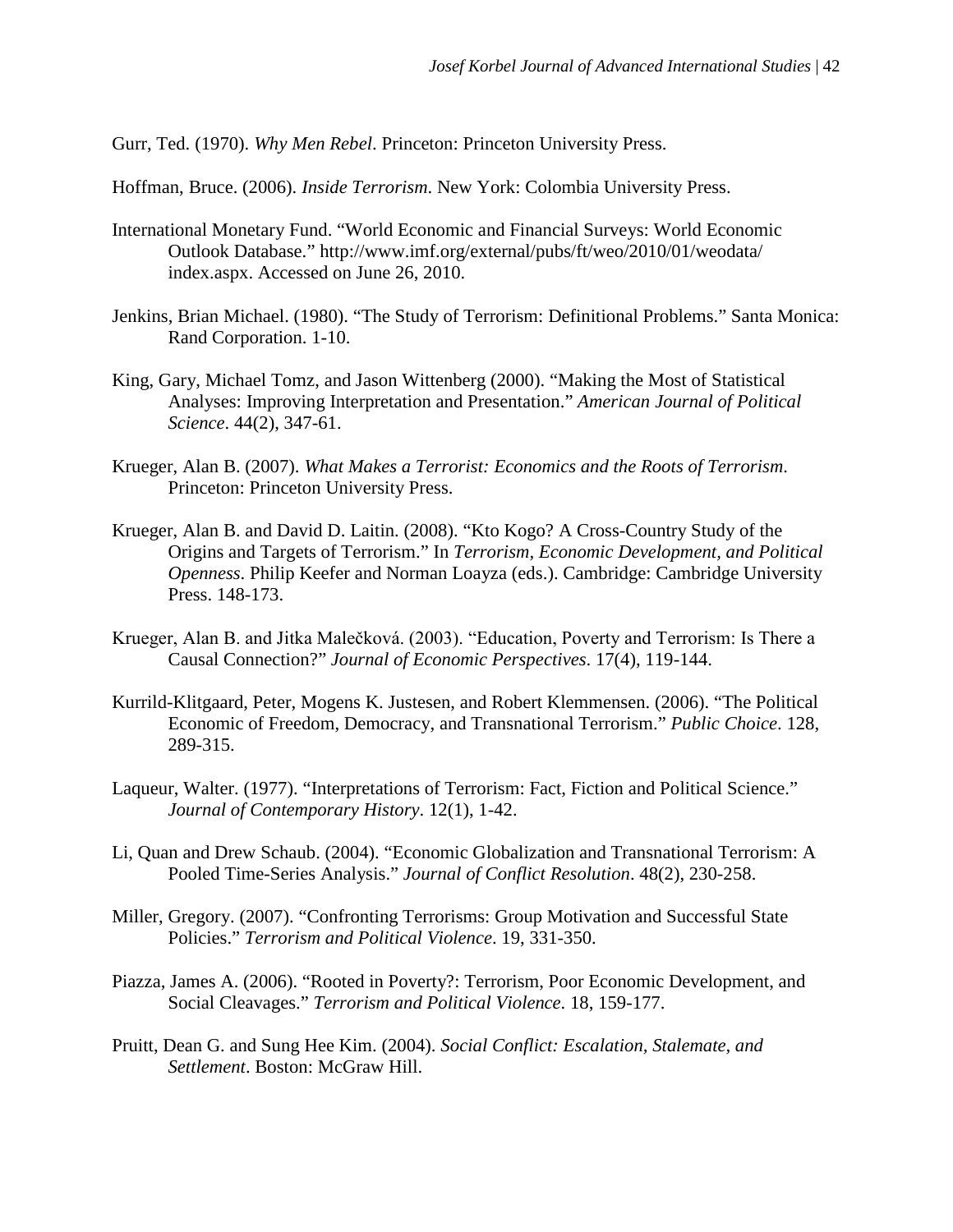- RAND Corporation. "Database of Worldwide Terrorism Incidents." Available at: http://www.rand.org/nsrd/projects/terrorism-incidents/. Accessed on June 26, 2010.
- Reinares, Fernando. (2005). "Nationalist Separatism and Terrorism in Comparative Perspective." in *Root Causes of Terrorism: Myths, Reality, and Ways Forward*. London: Routledge.
- Richardson, Louise. (2007). *What Terrorists Want*. New York: Random House Trade Paperbacks.
- Rosendorff, B. Peter and Todd Sandler. (2005). "The Political Economy of Transnational Terrorism." *The Journal of Conflict Resolution*. 49(2), 171-182.
- Sambanis, Nicholas. (2008). "Terrorism and Civil War." In *Terrorism, Economic Development, and Political Openness*. Philip Keefer and Norman Loayza (eds.). Cambridge: Cambridge University Press. 174-206.
- Sandler, Todd. (2003). "Collective Action and Transnational Terrorism." *The World Economy*. 26(6). 779-802.
- Schmid, Alex P. and Albert J. Jongman. (2008). *Political Terrorism: A New Guide to Actors, Authors, Concepts, Data Bases, Theories, & Literature*. New Brunswick: Transaction Publishers.
- Snyder, Jack. (2000). *From Voting to Violence: Democratization and Nationalist Conflict*. New York: W.W. Norton & Company.
- Testas, Abdelaziz. (2004). "Determinants of Terrorism in the Muslim World: An Empirical Cross-Sectional Analysis." *Terrorism and Political Violence*. 16(2), 253-273.
- Tomz, Michael, Jason Wittenberg, and Gary King (2001). CLARIFY: Software for Interpreting and Presenting Statistical Results. Version 2.0. Cambridge, MA: Harvard University. Available at: http://gking.harvard.edu/clarify/docs/clarify.html. Accessed on July 15, 2010.
- United Nations Development Programme. (2007/08). "Human Development Report 2007/2008: Fighting Climate Change: Human Solidarity in a Divided World." Available at: http://hdr.undp.org/ en/media/HDR\_20072008\_EN\_Complete.pdf. Accessed on June 26, 2010.
- United Nations Development Programme (2008). "Human Development Indices: A Statistical Update." Available at: http://hdr.undp.org/en/media/HDI\_2008\_EN\_Complete.pdf. Accessed on June 26, 2010.
- United Nations Development Programme. (2009). "Human Development Report 2009: Overcoming Barriers: Human Mobility and Development." Available at: http://hdr.undp.org/en/media/HDR\_2009\_EN\_Complete.pdf. Accessed June 26, 2010.